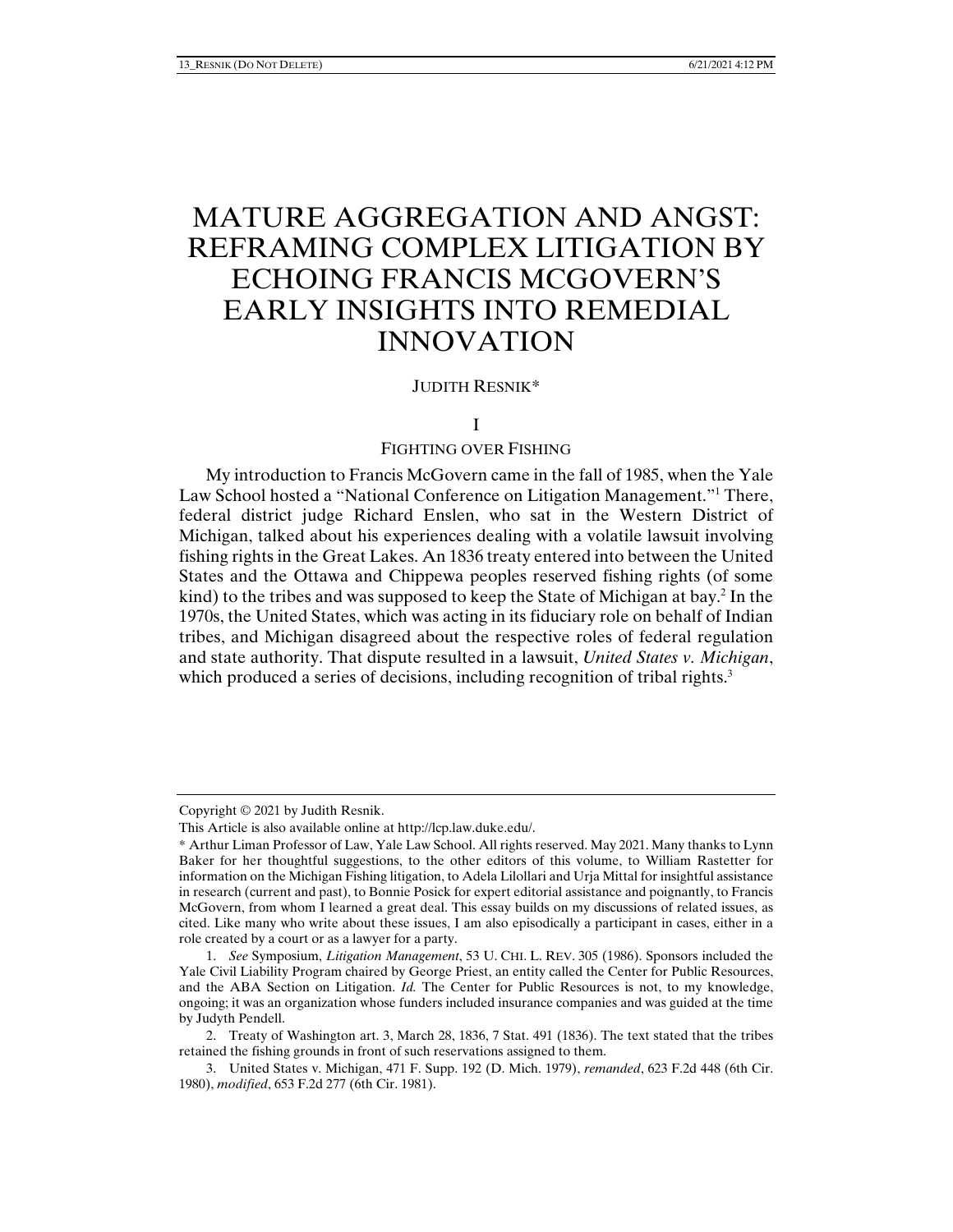By 1981, the Department of the Interior had let lapse its regulations on fishing in the Great Lakes, and conflicts intensified.<sup>4</sup> For some tribes, fishing was part of their identity and unrestricted access to the Great Lakes was both their legal right and essential to their livelihood. Economic concerns also animated non-tribal members in Michigan's commercial fishing industry. For others, fishing was a sport about which they were passionate. In 1984, three tribes—the Bay Mills Indian Community, the Sault Ste. Marie Tribe of Chippewa Indians, and the Grand Traverse Band of Ottawa-Chippewa Indians—returned to federal court to enforce what they understood to be their legally-recognized right to take fish in an amount necessary to "maintain reasonable tribal living standards."5 In response, Michigan argued that equitable allocations required considering other fishers' economic needs. Sports fishers argued they had distinct interests, a claim that affected Michigan as well in that it garnered revenues and reputational benefits from being a destination for tourists.

Judge Enslen told the group assembled in 1985 in New Haven that he had been involved in many cases with challenging and hotly-disputed issues. Yet, Judge Enslen said, the fishing rights case was the one in which he feared that litigants would resort to violence against each other. Those concerns were notable, given that little in Judge Enslen's background suggested that he could be easily daunted. Two decades earlier, in the 1960s, Enslen had gone to Mississippi to volunteer in voter registration in the Freedom Summer of 1964. He was there when James Chaney, Andrew Goodman, and Mickey Schwerner were murdered.<sup>6</sup> Enslen later served in the Peace Corps and headed one of its offices. When practicing law, Enslen served as lead counsel for the NAACP in a 1971 desegregation lawsuit against the Board of Kalamazoo Public Schools.7 After his appointment in 1979 by President Jimmy Carter, Enslen presided on several highprofile cases, including a class action challenging conditions at prisons run by the

 <sup>4.</sup> As McGovern explained in discussing the case, the interactions about treaty rights were complex. Francis E. McGovern, *Toward a Functional Approach for Managing Complex Litigation*, 53 U. CHI. L. REV. 440, 456–57, nn.91–92 (1986) [hereinafter McGovern, *Managing Complex Litigation*].

 <sup>5.</sup> *Id.* at 457.

 <sup>6.</sup> *See Richard Enslen Life Story/Obituary*, BETZLER LIFE STORY FUNERAL HOMEs, https:// betzlerlifestory.com/obituaries/richard-enslen.105829 [https://perma.cc/PJ6J-B9VB]; MICH. DIST. JUDGES ASS'N*,* CELEBRATING FIFTY YEARS 33 (2018), https://courts.michigan.gov/Courts/trialcourts/ Documents/mdja\_anniversary\_booklet\_3.pdf [https://perma.cc/4MYB-WNF6]; Julie Mack, *Federal Judge Richard Enslen Remembered for Impact on Title IX, Desegregation, and Prison Rights,*  KALAMAZOO GAZETTE (Jan. 20, 2019), https://www.mlive.com/news/kalamazoo/2015/02/federal\_ judge\_richard\_enslen\_r.html [https://perma.cc/HJS6-DNNE]; *Freedom Summer Volunteers*, DIGIT. STUDENT NONVIOLENT COORDINATING COMM. (SNCC) GATEWAY, https://snccdigital.org/freedomsummer-volunteers/ [https://perma.cc/X6UT-N5RS]; *see also Murder in Mississippi,* P.B.S., https://www. pbs.org/wgbh/americanexperience/features/freedomsummer-murder/ [https://perma.cc/95EU-LC4X].

 <sup>7.</sup> Oliver v. Kalamazoo Bd. of Ed., 346 F. Supp. 766 (D. Mich.), *aff'd sub nom.* Oliver v. Sch. Dist. of City of Kalamazoo, 448 F.2d 635 (6th Cir. 1971); *Richard Enslen Life Story/Obituary*, *supra* note 6; MICH. DIST. JUDGES ASS'N*, supra* note 6, at 33; Mack, *supra* note 6. An abbreviated biographical sketch may be found at *Richard Alan Enslen*, FED. JUD. CTR., https://www.fjc.gov/history/judges/enslen-richardalan [https://perma.cc/S2VX-75LU].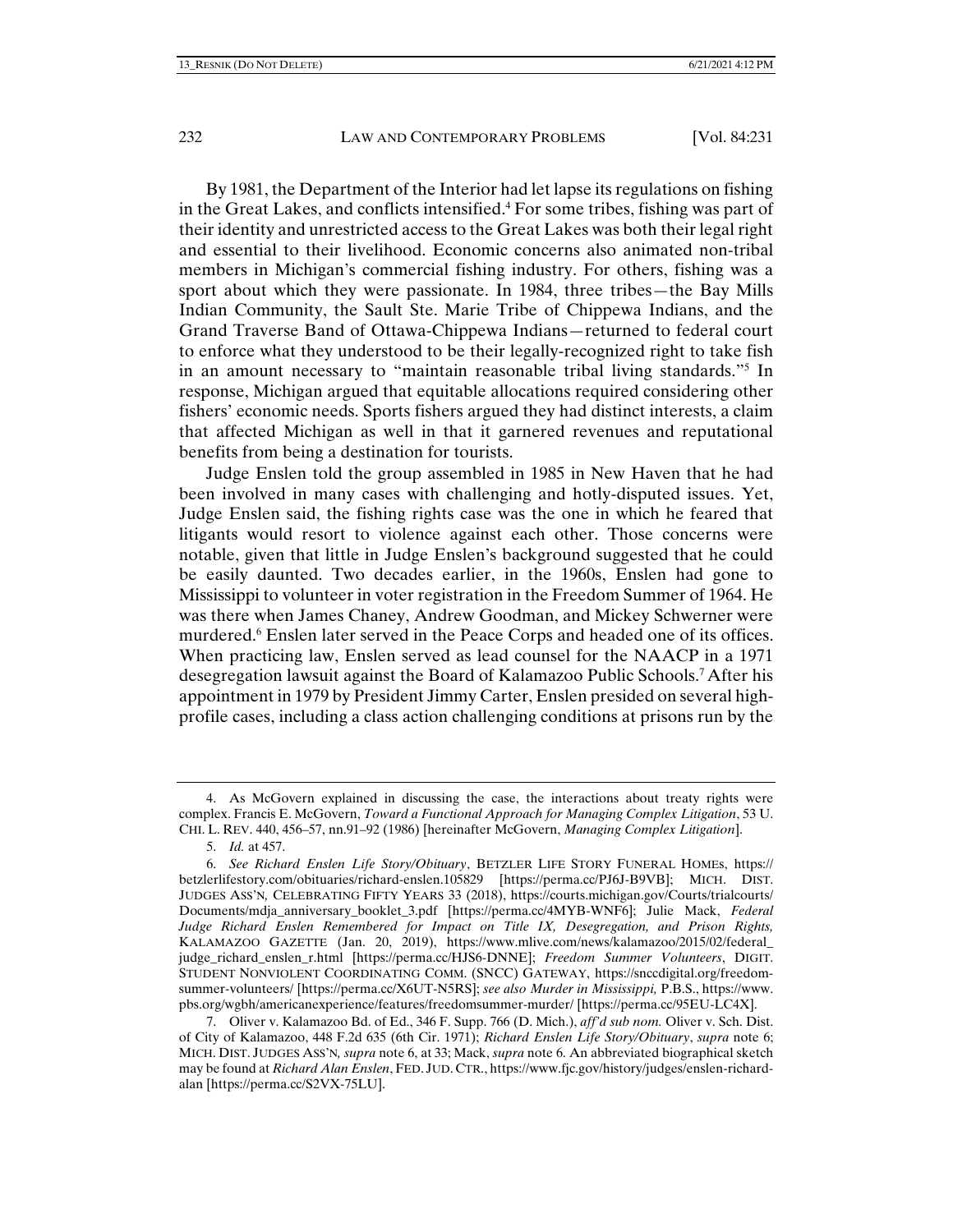Michigan Department of Corrections.<sup>8</sup> Yet, Judge Enslen reported, he was worried about the Great Lakes fishing litigation as a source of interpersonal violence.

Enter Francis McGovern, appointed by Judge Enslen as a special master. Judge Enslen recounted that, within six months of McGovern's arrival, a settlement had been forged among the three tribes—the Bay Mills Indian Community, the Sault Ste. Marie Tribe of Chippewa Indians, and the Grand Traverse Band of Ottawa-Chippewa Indians; Michigan's Department of Natural Resources; the U.S. Fish and Wildlife Service; the Michigan United Conservation Club; the Grand Traverse Area Sport Fishing Association; the Michigan Steelhead and Salmon Fishermen's Association, and the Michigan Charter Boat Association.<sup>9</sup> Enslen provided a detailed account of the agreement, which included provisions for allotting fish, zones for fishing, and parameters for the gear to use for catching whitefish, lake trout, walleye, perch, salmon, and chub. Under McGovern's guidance, that accord was commemorated with a lakeside ceremony at which participants passed a peace pipe.10

More about McGovern's work in this lawsuit comes from his 1986 article, *Toward a Functional Approach for Managing Complex Litigation*. 11 As McGovern explained, the law governing the dispute was mushy (my word): the concepts of "reasonable living standards," "subsistence," "maximizing value," and "equal distribution" were not readily defined.12 Moreover, the parties needed to coexist, then and in the future. McGovern also described the intense political investment of the parties, and that the tribes and the state saw the implications for their sovereignty, autonomy, and identity. Framing the interactions, as McGovern recounted, were the tribes' long experiences of exploitation-throughnegotiation (again, my term) which made them leery of entering into discussions with their opponents. $13$ 

McGovern's "prescription" for resolution was to use the short time-frame (four months) before a scheduled trial to develop information and a method ("a scorable game") for each party to assess its own interests and priorities as well as to sharpen parties' focus on negotiating to differentiate concerns so as to maximize what was most valued.<sup>14</sup> Two innovations can be gleaned from his

 <sup>8.</sup> The prison litigation began in 1974, and Judge Enslen's major decision concluding that prison conditions were unconstitutional on a variety of dimensions was *Knop v. Johnson*, 667 F. Supp. 467, 469 (D. Mich. 1987), *affirmed in part and reversed in part in a consolidated decision by* Knop v. Johnson, 977 F.2d 996 (6th Cir. 1992).

 <sup>9.</sup> Consent Order, United States v. Michigan, No. M26–73 CA (W.D. Mich. Apr. 10, 1985) [hereinafter 1985 Michigan Consent Order]; *see* United States v. Michigan, 12 Indian L. Rep. 3079 (abridged text) (W.D. Mich. 1985) [hereinafter Bay Mills 1985 Allocation Trial].

 <sup>10.</sup> The first consent decree ended in 2000. *See* 1985 Michigan Consent Order, *supra* note 9, ¶ 53

 <sup>11.</sup> McGovern, *Managing Complex Litigation*, *supra* note 4, at 456–68. That symposium resulted in a volume of published essays. *See, e.g.,* Judith Resnik, *Failing Faith: Adjudicatory Procedure in Decline*, 53 U. CHI. L. REV. 494 (1986).

 <sup>12.</sup> McGovern, *Managing Complex Litigation*, *supra* note 4, at 459.

 <sup>13.</sup> *Id.* at 460.

 <sup>14.</sup> *Id.* at 460–63.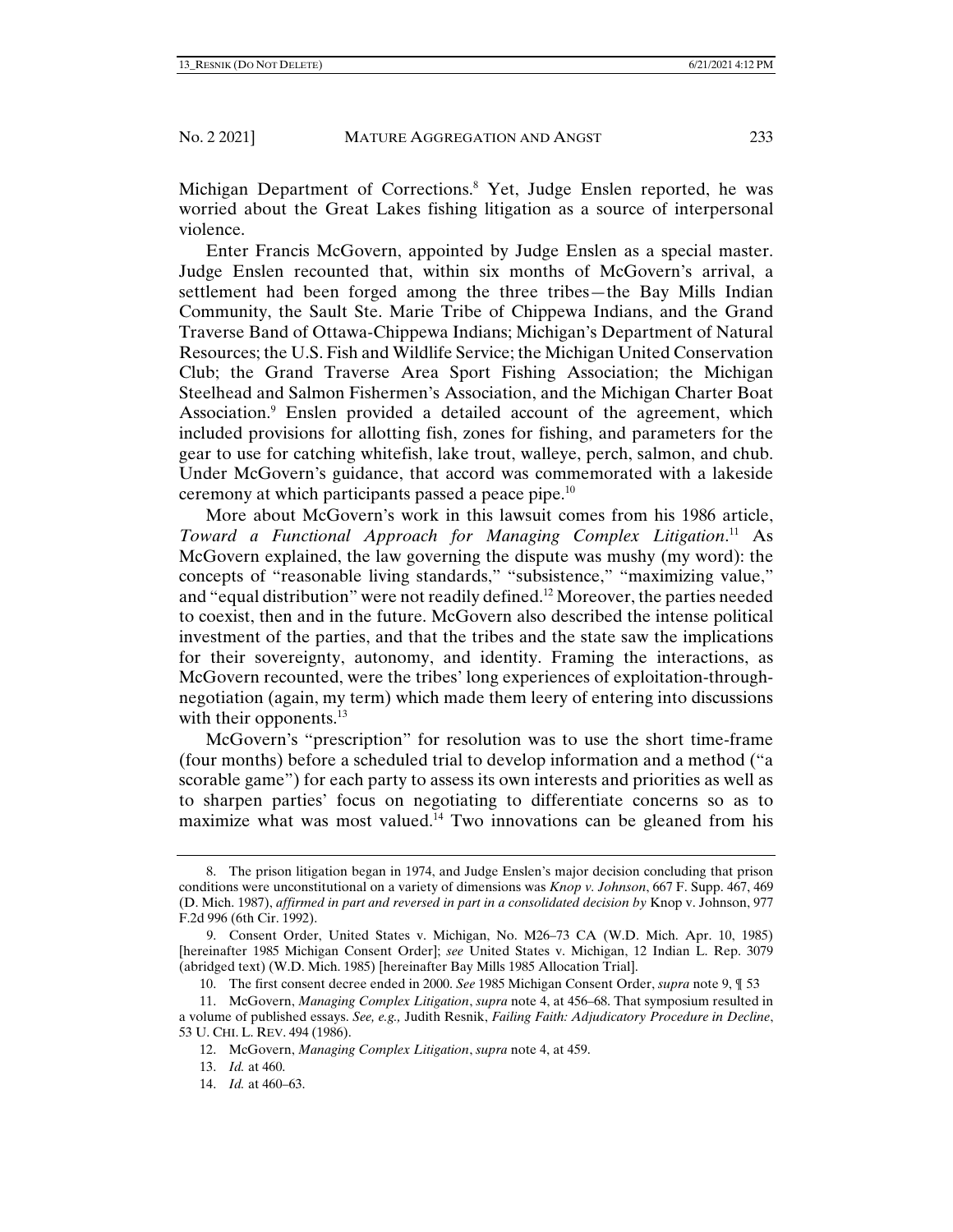account: he changed the party configuration by insisting on the inclusion of more disputants (potentially expanding the conflict), and he helped steer the group into arriving at a settlement that had appeal because it was time-limited. Unlike the 1836 Treaty, the settlement was initially for fifteen years, with a provision for the court's jurisdiction to continue "thereafter."15

McGovern's methods aimed to delineate the distinctive and the overlapping interests of an array of participants. As Judge Enslen detailed in a 1985 opinion, the sport fishing groups and others had moved to intervene. After McGovern became involved, the court deemed the group "litigating amici."16 Under that umbrella came the Michigan United Conservation Clubs, the Grand Travers Area Sport Fishing Association, the Michigan Steelhead and Salmon Association, the Michigan Charter Boat Association, and other individual licensed commercial fishers,17 all of whom McGovern drew into discussions.

As to the formal parties, McGovern helped to distinguish the varied views of the Bay Mills Indian Community, the Sault Ste. Marie Tribe of Chippewa Indians, and the Grand Traverse Band of Ottawa-Chippewa Indians, which he learned had different relationships to fishing in the Great Lakes. As he put it, one tribe sought to preserve its culture; another was focused on the economic benefit; and the third, more open to compromise, sought to find accommodations.<sup>18</sup>

McGovern also disaggregated "the State of Michigan," which itself was not univocal but included a range of concerns. State officials had to attend to an array of interests that included tourism and sports fishing, respect for all of its citizens, some of whom were members of Indian tribes and others who were not, and the economic needs of its commercial fishing industry. McGovern understood that the state leadership was not necessarily cohesive. Therefore, he met separately with the Governor, the Attorney General, and the head of the state's Department of Natural Resources.19 The details in his article are vintage McGovern, as he enlarged the circle of conflict by welcoming the many people affected (albeit not all as full litigating parties with veto power) to be present in some of the negotiations.

McGovern identified what he termed the "five major variables: species of fish, quantity of fish, fishing gear, geography, and time."20 He convinced the participants to pool expert data from biologists and to listen to litigants involved in fishing conflicts in other states so as to learn about the different methods of allocating rights and the various responses of other judges. Demonstrating that he was ahead of the curve, McGovern innovated by using computer models to

17. *Id.*

- 19. *Id.* at 463.
- 20. *Id.* at 463.

 <sup>15. 1985</sup> Michigan Consent Order, *supra* note 9, ¶ 53.

 <sup>16.</sup> McGovern, *Managing Complex Litigation*, *supra* note 4, at 463 n.108.

 <sup>18.</sup> *Id.* at 462–63.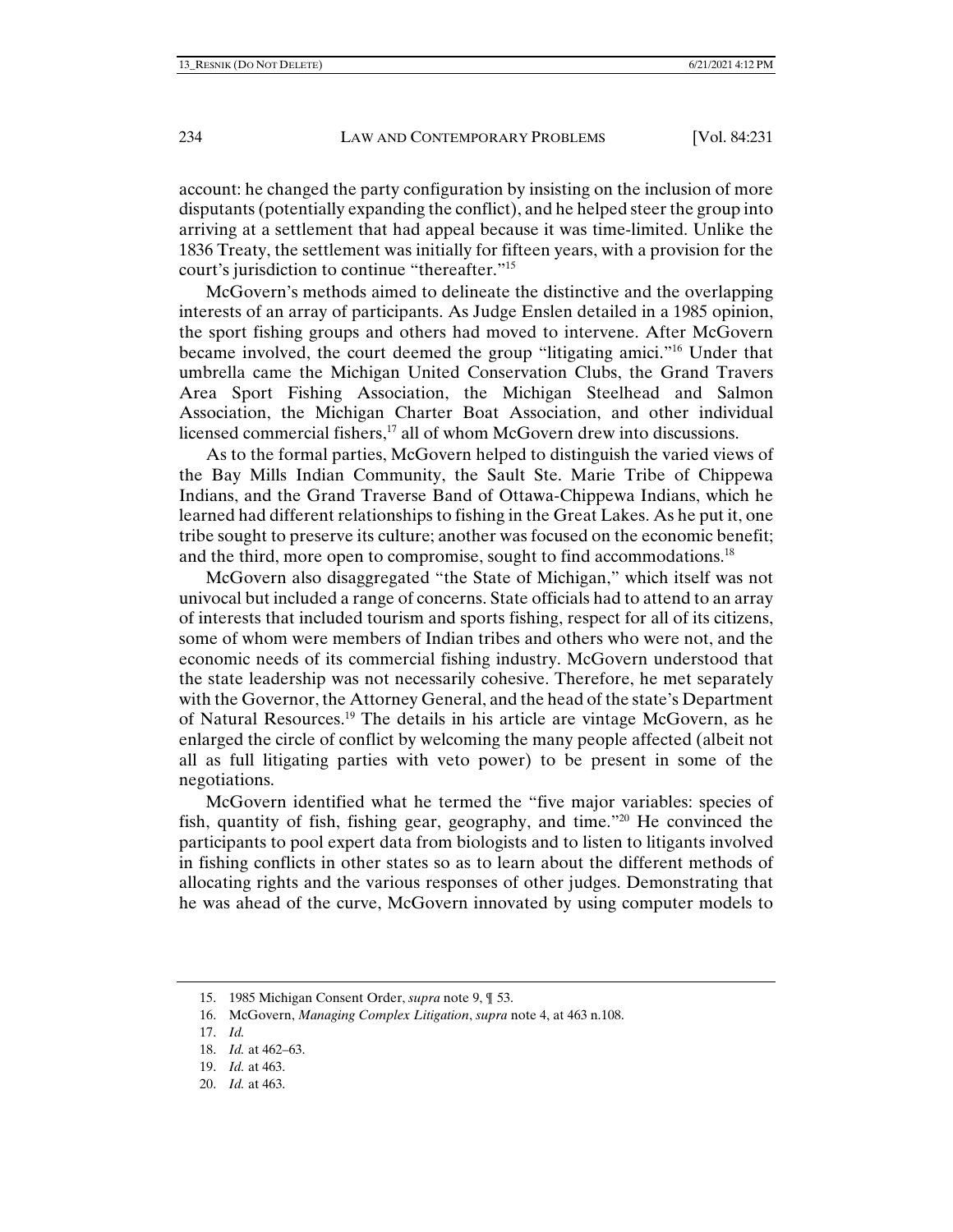develop game theory-based models of outcomes.<sup>21</sup> McGovern thus shaped parameters for negotiation and promoted enough of a willingness to compromise that an agreement was made, provisional on approval by each party.<sup>22</sup> A disagreement about the authority of the designated representative of the Bay Mills Tribe brought the lawsuit back to Judge Enslen, who held a trial on the Bay Mills' proposed 50-50 allocation and (unsurprisingly) concluded that, instead, the negotiated plan was the right result on the merits.<sup>23</sup>

By recording the strife that had preceded the settlement, Judge Enslen's May 31, 1985 decision documented McGovern's achievements. After the 1979 district court ruling recognizing tribal fishing rights, there had been years of "hard feelings, social discord, occasional violence, stipulated court-ordered closures of large portions of the three affected Great Lakes, political posturing, protraction of the instant litigation, some outward manifestations of racism, and concern about the future of Michigan's greatest resources, her people and her natural bounty."24 In contrast, the settlement set up zones for fishing, allocation rules, a series of governing structures (a Joint Enforcement Committee, a Technical Fishery Review Committee, an Information and Education Committee, and an Executive Council), a mechanism for data collection, and a way to gather funds for implementation from both the state and federal governments.<sup>25</sup>

What Judge Enslen's opinion also detailed were the complexities and the long-term uncertainties about fishing stock, their habitat, and pollution. Amidst those variables and unknowns, the 15-year agreement provided a reasonably predictable management plan that avoided "racehorse fishing"—getting as much as possible to meet a fixed allotment—and helped to make sustainable the resource, at least for a time.<sup>26</sup> Zooming out to think about the result in terms of contemporary debates about the remedial powers of the federal courts, the fishing agreement is one of many examples of results not readily boxed in the legal categories of law and equity. Even as the relief sounded in equity and fishing allocations were not directly monetized, streams of income were centrally affected.

In short, McGovern helped to bring about an outcome because he changed the stakes through excavating the lines of conflict, configuring the disputed issues, adding participants, pressing the parties to distinguish their own interests and decide on priorities, and altering the longevity of the deal. Instead of seeking what today is often called "global peace," McGovern aimed for a consent decree

 <sup>21.</sup> *Id.* at 462. More recent examples of innovative use of technology come from Elizabeth J. Cabreser and Samuel Issacharoff, *The Participatory Class Action*, 92 N.Y.U. L. REV. 846 (2017).

 <sup>22.</sup> McGovern, *Managing Complex Litigation*, *supra* note 4, at 464–65.

 <sup>23.</sup> *Id.* at 465–66; *see also* Bay Mills 1985 Allocation Trial, *supra* note 9.

 <sup>24.</sup> Bay Mills 1985 Allocation Trial, *supra* note 9.

 <sup>25. 1985</sup> Michigan Consent Order, *supra* note 9, ¶¶ 31–44.

 <sup>26.</sup> Bay Mills 1985 Allocation Trial, *supra* note 9, at 3082–87.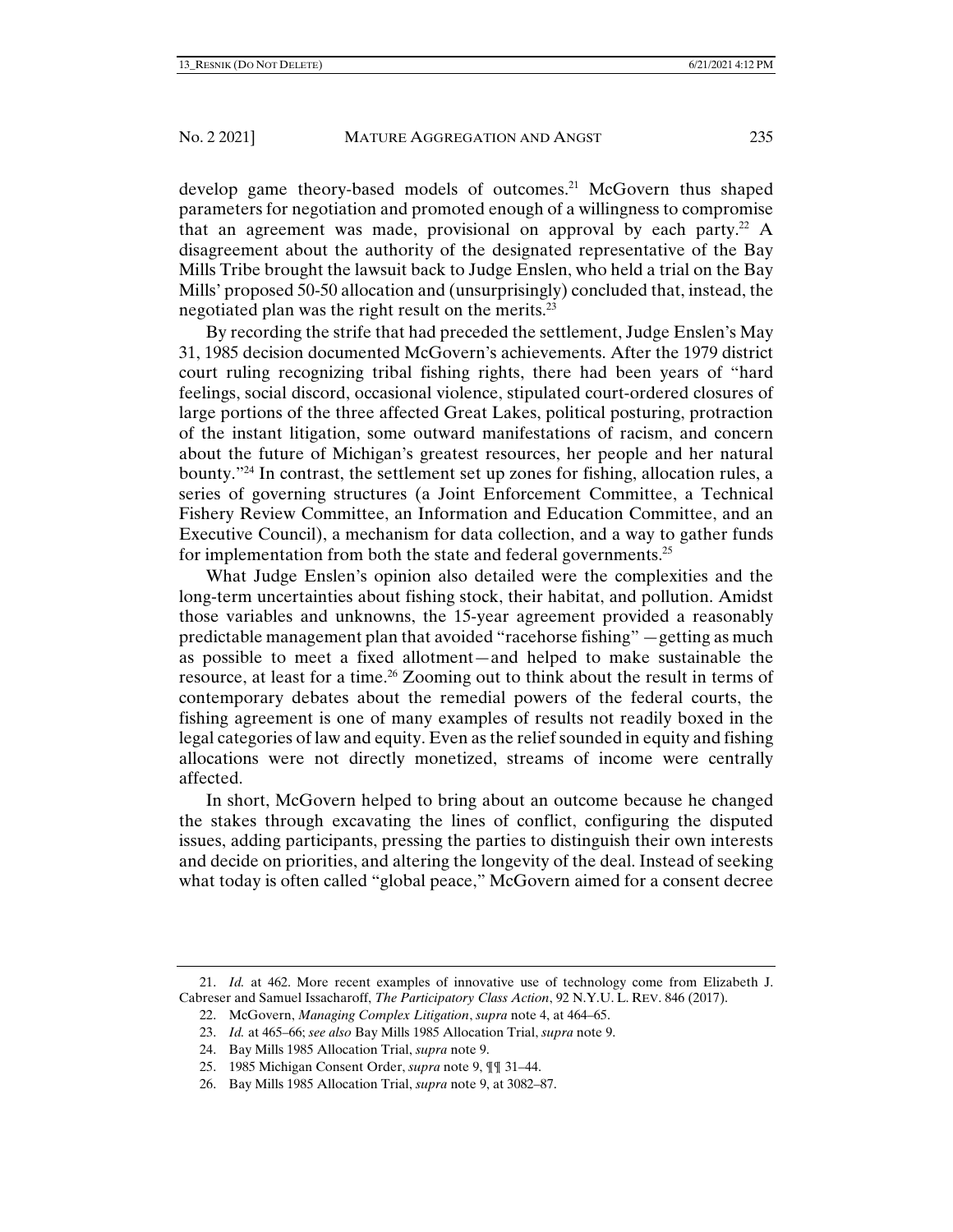that was renewable but initially limited to fifteen years.<sup>27</sup> By making a multi-party case more multi-party and by asking participants not to bind themselves and their successors to a world they could not foresee, McGovern found enough common ground that the parties agreed to learn how they could manage under a settlement that could sunset within two decades. (My account is not rosy-eyed; as discussed below, conflicts emerged within that time and, thereafter, a revised agreement, with many modifications and an appendix of 28 pages of graphics, was put into place until 2020 and then extended for some months thereafter.<sup>28</sup>)

A few years after the Michigan fishing litigation settlement, McGovern wrote an article that he entitled *Resolving Mature Mass Tort Litigation*. 29 That 1989 analysis coined the phrase "mature tort" to capture McGovern's argument that aggregation ought only to occur after many individual cases had been filed and litigated. McGovern worried that if "too early"—a metric much debated thereafter—aggregation could abort the unearthing of information requisite to a fair outcome and an understanding of the legal issues raised. As the title of this essay reflects, I have applied his term to him. Early on, McGovern was the "mature" person who focused on how to generate remedies that would be workable, even if not enduring forever. He aimed to help disputants in the here and now.

## II

# TEMPORIZING IN A VARIEGATED AND VULNERABLE LITIGATION LANDSCAPE

Thirty years after McGovern's analysis about the mature mass tort, aggregation itself has gained a maturity that merits reconsidering its forms and practices. Above, I revisited some of the lessons from McGovern's work in the 1980s. I did so both as a tribute to him and to learn more from what he did when, in the fishing litigation, he reconfigured the party structure and moved the disputants—and the court—away from a quest for global peace.

Here, I build on the fishing conflict and McGovern's other work to bring to the fore examples of coordination that alter the composition of disputants, including by crossing the formal jurisdictional boundaries with this federation. I do so to provide more reasons why aspiring for a "partial peace"—as McGovern

 <sup>27. 1985</sup> Michigan Consent Order, *supra* note 9, ¶¶ 53–55; *Fishing Rights Update Due Today,*  INDIANZ (July 5, 2000), https://www.indianz.com/News/show.asp?ID=law/752000-1 [https://perma.cc/ M7FH-B7SK].

 <sup>28.</sup> *See* Consent Decree, United States v. Michigan, No. 2:73-CV-000260 (W.D. Mich. Aug. 8, 2000), ECF No. 1458, Page ID 3216; *Fishing Rights Update Due Today*, *supra* note 27; Jim Malewitz, *All Eyes on Grand Traverse Bay as Deadline Looms for Tribal Fishing Decree,* BRIDGE MICH. (Aug. 22, 2019), https://www.bridgemi.com/michigan-environment-watch/all-eyes-grand-traverse-bay-deadline-looms-tri bal-fishing-decree [https://perma.cc/BMJ3-RPZC]. The consent decree entered on August 8, 2000 was to expire on August 8, 2020. However, because of ongoing negotiations and Covid-19, the Honorable Paul L. Maloney extended the consent decree to December 31, 2020 and then to June 30, 2021. *See* Order Extending the Expiration of the 2000 Great Lakes Fishing Decree, United States v. Michigan, No. 2:73- CV-000260 (W.D. Mich. Dec. 8, 2020), ECF No. 1903.

 <sup>29.</sup> Francis E. McGovern, *Resolving Mature Mass Tort Litigation,* 69 B.U. L. REV. 659 (1989).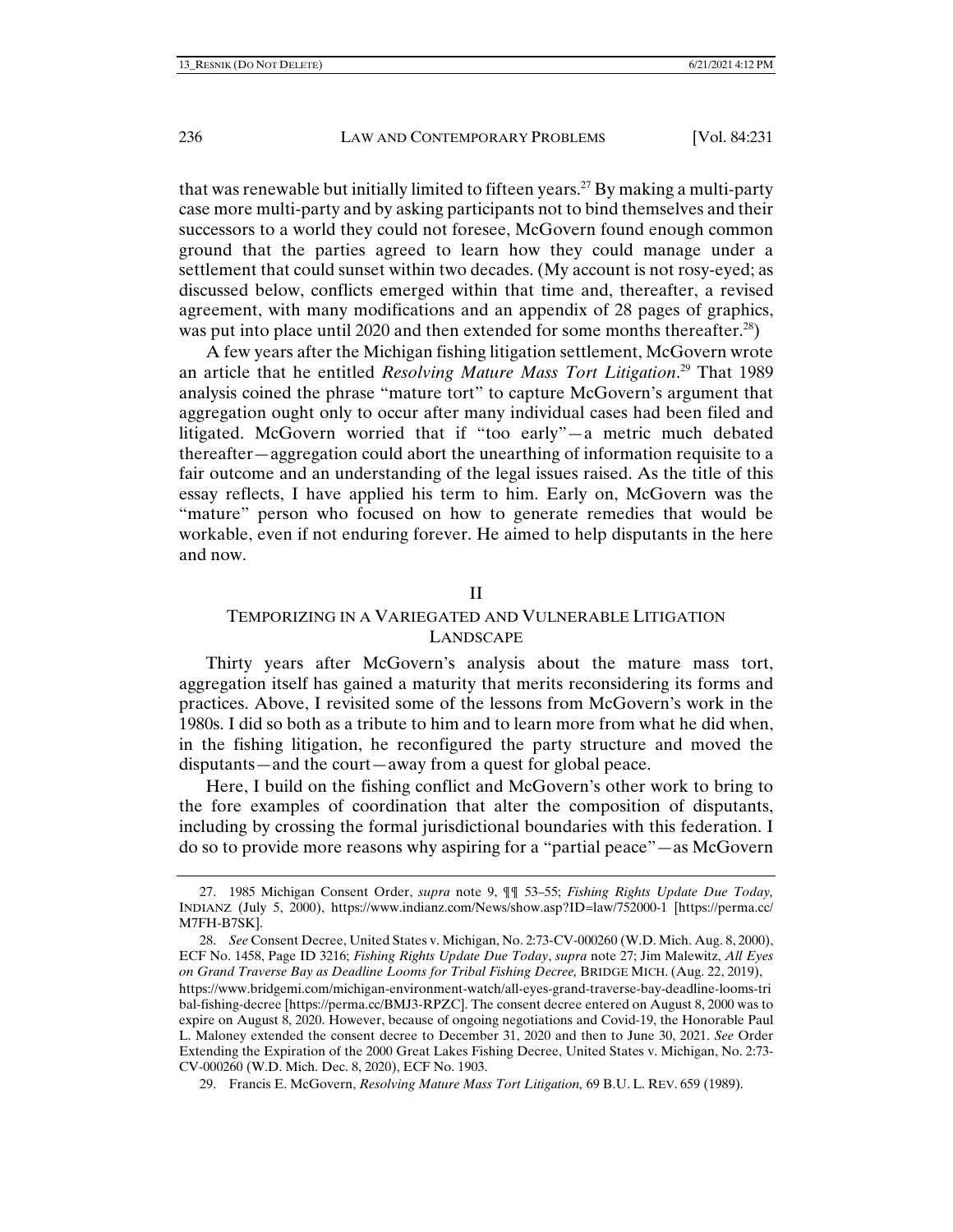taught the parties to do in Michigan—is preferable to thinking that one is wrapping a problem up for good. What is needed, whether the remedies sought are equitable, legal, or an amalgam thereof, are more ceremonies of celebration marking that lawyers and judges have helped people immediately and acknowledging that the results are partial, with the potential for related conflicts to emerge or continue. As I argue below, aggregate resolutions can, in various situations, be temporizing in that a delineated resolution can provide a timeframe in which (one hopes) disputants can learn to accommodate, live within its parameters as information develops and stakes can change, and if needed, revisit aspects of the agreement thereafter.

To recognize that these resolutions are temporizing, aggregate settlements need to articulate ongoing roles for courts, lawyers, and affiliated actors during the post-settlement life of complex lawsuits. Even as such a process entails time and resources, it can be generative for the parties as they work out whatever interactions remain in the wake of their dispute. Moreover, building out this third phase is generative for courts and the body politic. When judges shoulder the obligations of overseeing the implementation of remedies and engage on the record with the disputants, third parties have opportunities to understand what has transpired and to see the normative utility and procedural integrity entailed in trying to make material the outcomes of judicially-sanctioned resolutions.

Before sketching a few facets of how to do so, I need to outline how litigation has changed in the decades since the 1980s. In addition to knowing a lot more about how aggregate litigation functions, we also know that the work of the federal courts has shifted. The animating assumptions that brought a group to New Haven in 1985 to talk about "litigation management" were that litigation was booming, that the federal courts had too many cases, that more were coming down the pike, and that changes were needed to handle that volume. Indeed, that conference was funded in part by entities often associated with, or named as, defendants. The problems from the vantage point of some speakers were the overuse of courts and the need to curb their authority. For McGovern, litigation had to be managed to help craft solutions; for others, management was aimed at shifting away from adjudication and, in some instances, limiting opportunities to file claims.

Since then, the political and legal efforts to circumscribe the use of courts have succeeded in reshaping the federal courts' docket. Even before the Trump Administration had its impact on the federal bench, the number of federal filings had flattened.<sup>30</sup> The trend has continued. By  $2020$ —and holding aside the more than 200,000 cases wrapped into a new, massive multidistrict litigation (MDL) involving allegedly faulty earplugs for members of the armed services—filings fell by about ten percent.<sup>31</sup> Moreover, the Court has imposed barriers to access

 <sup>30.</sup> Judith Resnik, *Lawyers' Ethics Beyond the Vanishing Trial: Unrepresented Claimants, De Facto Aggregations, Arbitration Mandates, and Privatized Processes*, 85 FORDHAM L. REV. 1899, 1900 (2017).

 <sup>31.</sup> In 2020, 470,581 civil cases were filed, of which 202,814 were part of *in re 3M Combat Arms Earplug Product Liability Litigation*, MDL No. 2885 (N.D. Fla). *See* JOHN G. ROBERTS, SUP. CT. OF THE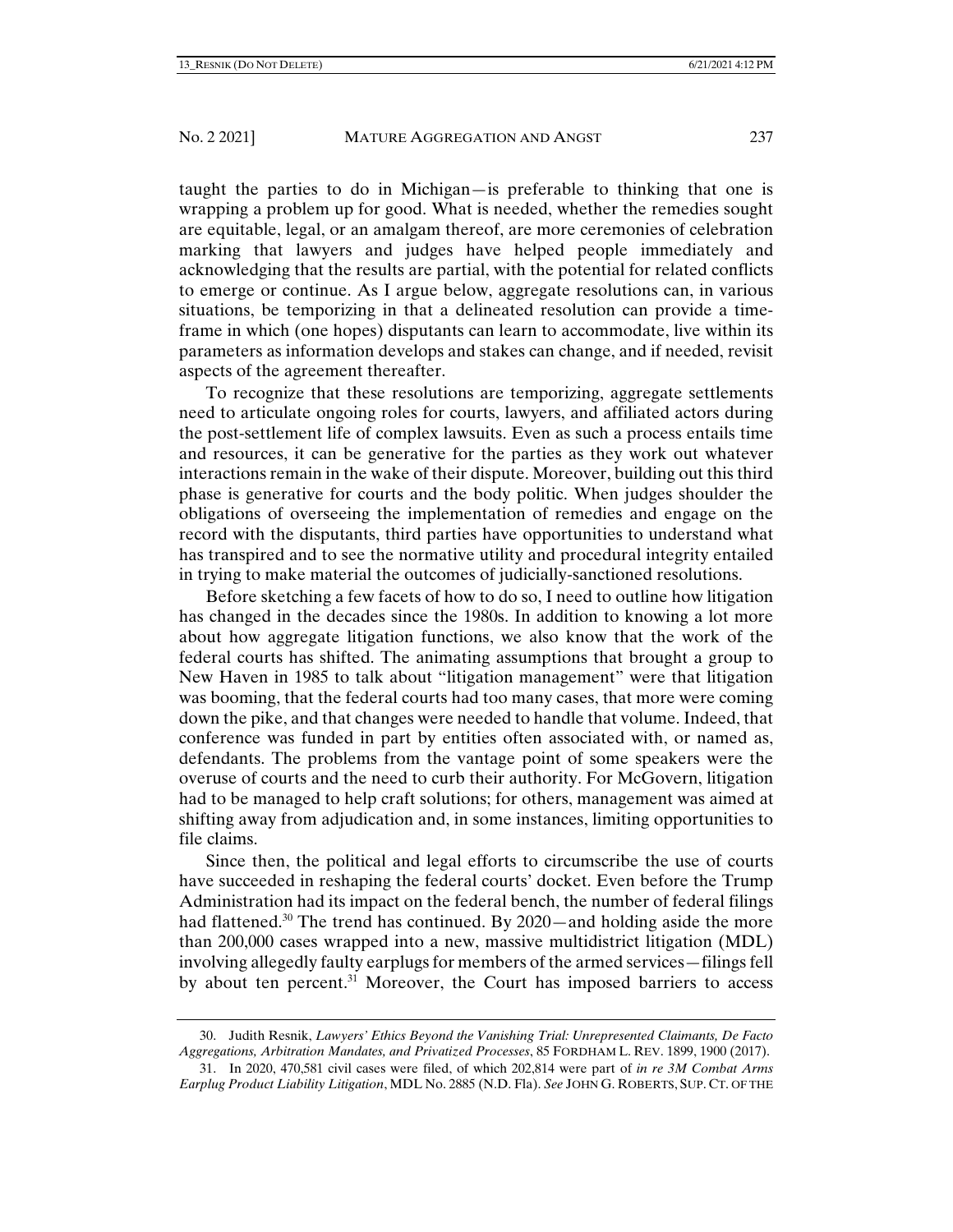through narrow constructions of standing.<sup>32</sup> The assault on class actions is well underway.33 Caps on damages have been put in place in many states. The Supreme Court has cut off the use of implied statutory causes of action, and two members of the Court have argued to end constitutional implied causes of action.34 In addition, millions of consumers and employees had been closed out of courts and left to proceed, if at all, single-file into closed arbitrations run by providers selected by the entities whose actions they contest.35 The economics of litigation pose yet other barriers, as during these decades, the fees charged by some lawyers, the costs of retaining experts, and the assessments imposed by courts have all increased.

Reflecting these reconfigurations, many of the litigants who *do* enter the federal courts have limited resources. One window comes from tracking filings by people who are self-represented. Of some 260,000 civil cases filed annually, about twenty-five percent are brought by people without lawyers, and more than

 32. *See* Thole v U.S. Bank N.A., 140 S. Ct. 1615, 1619 (2020). An exception—whose implications are not clear—is the 2021 decision of Uzuegbunam v. Preczewski, 141 S. Ct. 792 (2021).

As framed by the defendant company, the question to be addressed is "Whether Article III or Rule 23 permits a damages class action where the vast majority of the class suffered no actual injury, let alone an injury anything like what the class representative suffered." Petition for Writ of Certiorari at 4–5, *TransUnion, LLC*, No. 20-297.The goal of the petitioners appears to be to return to the ruling in *Spokeo, Inc. v. Robins*, 136 S. Ct. 1540 (2016), which did not rule out standing for the plaintiff; that decision has become vulnerable in light of the change in the Court's membership. Of course, at issue is not only how to define "injury" but also the authority of Congress to create remedies and the role played by class actions in making lawyers available by representing aggregates.

34. Hernandez v. Mesa, 140 S. Ct. 735 (2020) (Thomas, J., concurring, joined by Gorsuch, J).

 35. Judith Resnik, Stephanie Garlock & Annie J. Wang, *Collective Preclusion and Inaccessible Arbitration: Data, Non-disclosure, and Public Knowledge*, 24 LEWIS & CLARK L. REV. 611 (2020); *see also* Judith Resnik, *A2J/A2K: Access to Justice, Access to Knowledge, and Economic Inequalities in Open Courts and Arbitrations*, 96 N.C. L. REV. 605 (2018); Judith Resnik, *Diffusing Disputes: The Public in the Private of Arbitration, the Private in Courts, and the Erasure of Rights*, 124 YALE L.J. 2804 (2015).

U.S., 2020 YEAR-END REPORT ON THE FEDERAL JUDICIARY 5 (Dec. 31, 2020), https://www.sup remecourt.gov/publicinfo/year-end/2020year-endreport.pdf [https://perma.cc/5LS5-99HC] ("New filings in district courts were nominally greater, but excluding filings connected to a single multidistrict litigation, they were also lower than the prior year."); *see also id.* at 6 ("Civil case filings in the U.S. district courts increased 58 percent, from 297,877 to 470,581, mostly attributable to an earplug products liability multidistrict litigation (MDL) centralized in the Northern District of Florida, which consolidated 202,814 filings. Excluding that MDL, civil cases filings fell ten percent.").

 <sup>33.</sup> *See e.g.*, Stephen B. Burbank & Sean Farhang, *Class Action and the Counterrevolution Against Federal Litigation,* 165 U. PA. L. REV. 1495 (2017). As I write, the Court is considering yet further cutbacks, as it agreed to hear *Ramirez v. TransUnion, LLC,* a consumer class action that had alleged that TransUnion, a credit reporting agency, violated the Fair Credit Reporting Act by failing to have "reasonable procedures" to ensure accurate information on consumers and of failing to provide adequate information to consumers. *See* Ramirez v. TransUnion LLC, 951 F.3d 1008 (9th Cir. 2020), *cert. granted in part sub nom.* TransUnion, LLC v. Ramirez, No. 20-297, 2020 WL 7366280 (U.S. Dec. 16, 2020) (mem). The claim entailed incorrectly placed "terrorist alerts" on the front page of the consumers' credit reports that identified individuals whose names matched "specially designated nationals," potentially engaged in illegal behavior. *Id.* at 1016–17. TransUnion had relied on a "name-only matching protocol," which the jury concluded did not meet the statutory requirements. *Id.* at 1019. The jury awarded \$60 million in statutory and punitive damages. *Id.* at 1017. The Ninth Circuit affirmed, over a dissent concerned that the trial had proceeded without sufficient evidence of the range of people who had been wrongly labeled by the "name-only" matching system. *See id.*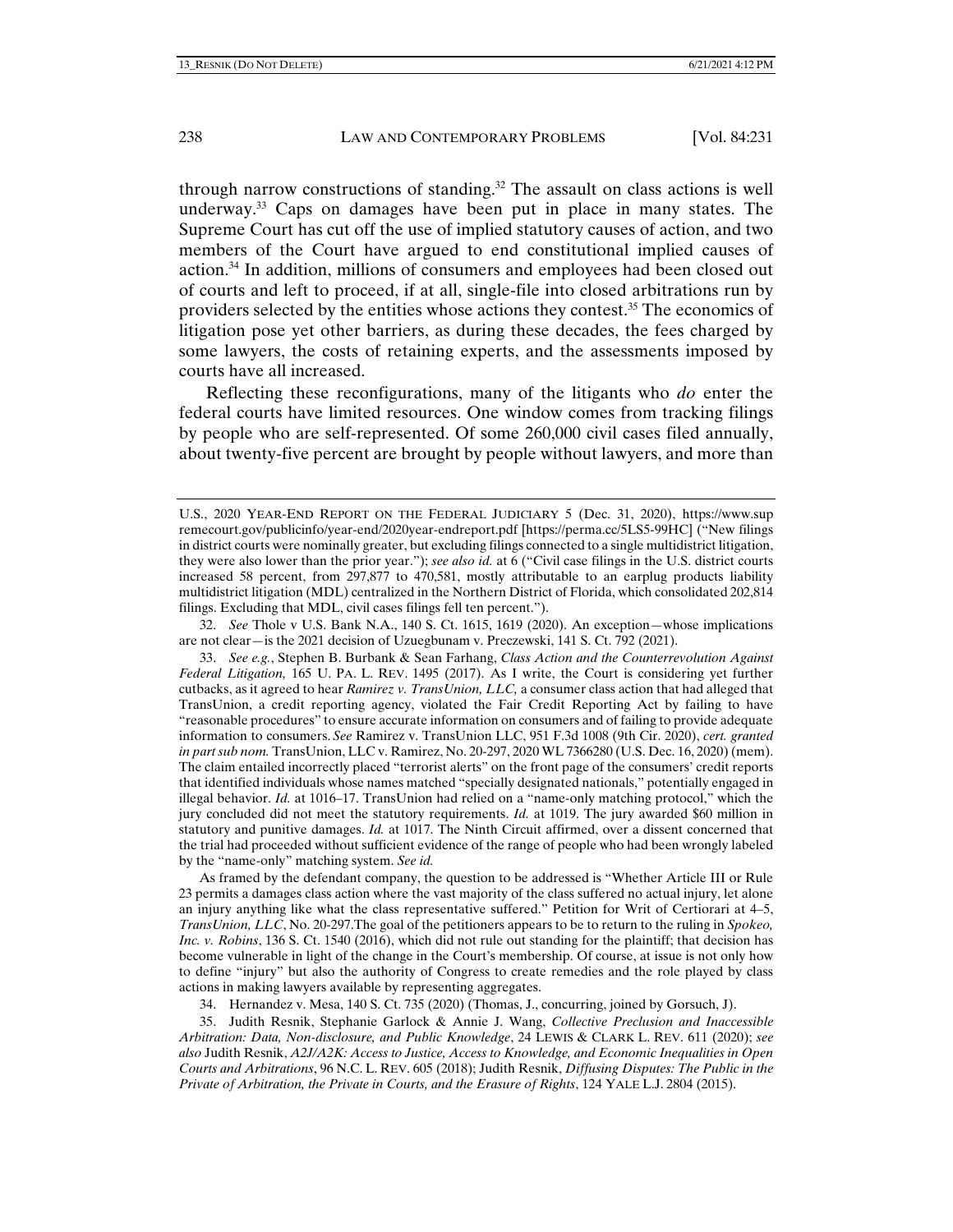half the cases before the federal appellate courts are brought by self-represented parties.36 In contrast, between thirty and forty percent of pending civil cases are part of multidistrict litigation, $37$  a kind of lawsuit tracked by the Administrative Office of the U.S. Courts (AO). Some MDLs include class actions, about which we have more limited data, as the AO does not routinely gather information on the number of class actions filed. The bipolar distribution—many lawyerlesslitigants and the volume in MDLs—makes plain the centrality of aggregation and federal judges' dependency on it. As Ben Kaplan—central to revising the federal class action rule in 1966—explained, aggregate litigation is a key mechanism for subsidizing litigants who would otherwise have no effective way to come to court.38

Below, I pull a few examples from the 1980s and 1990s of innovations—often involving McGovern. Yet, I am keenly aware that in 2021, the question is whether opportunities to use large-scale litigation to enable remedies for a variety of individuals will exist. My excavation of these past efforts and my commentary on the need to reframe practices and expectations in aggregate cases is based on the hopes for a future in which such configurations are welcomed, even as today, a generative, remedial role for the federal bench remains uncertain.

 <sup>36.</sup> *See Judicial Business, tbl. B-19, U.S. Courts of Appeals—Pro Se Cases Filed, By Source—in the Administrative Office of the U.S. Court's Judicial Reports (1996-2019)*, U.S. CTS., https://www.uscourts. gov/report-names/judicial-business?tn=B-19&pt=All&t=All&m%5Bvalue%5D%5Bmonth%5D=&y% 5Bvalue%5D%5Byear%5D= [https://perma.cc/RHP7-QA8R]; *Judicial Business, tbl. C-13, U.S. District Courts—Civil Pro Se and Non-Pro Se Filings, by District—in the Administrative Office of the U.S. Court's Judicial Reports (2004-2019)*, U.S. CTS., https://www.uscourts.gov/report-names/judicial-business?tn=B-19&pt=All&t=All&m%5Bvalue%5D%5Bmonth%5D=&y%5Bvalue%5D%5Byear%5D= [https://per ma.cc/JP3V-HFZZ]. I provide more discussion of changes in the federal courts' docket in my article *Revising Our "Common Intellectual Heritage": Federal and State Courts in Our Federal System*, 91 NOTRE DAME L. REV. 1831, 1913–14 (2016).

 <sup>37.</sup> *See* Lynn A. Baker & Stephen J. Herman, *Layers of Lawyers: Parsing the Complexities of Claimant Representation in Mass Tort MDLs*, 24 LEWIS & CLARK L. REV. 469, 470–71 (2020). Depending on who is counting, the numbers are variously reported and ranged from about 30 to 50 percent in 2019. *Id.* at 470 n.1. As of 2020, and including *in re 3M Combat Arms Earplug Liability Litigation*, about sixty percent of the federal docket was in an MDL. That data was reported by the Chief Justice in his end of 2020 report. See ROBERTS, *supra* note 31.

 <sup>38.</sup> Benjamin Kaplan, *A Preparatory Note*, 10 B.C. INDUS. & COM. L. REV. 497, 497 (1969); *see also* Judith Resnik, *From "Cases" to "Litigation"*, 54 LAW & CONTEMP. PROBS., Summer 1991, at 5 ; Charles Silver & Lynn A. Baker, *Mass Lawsuits and the Aggregate Settlement Rule*, 32 WAKE FOREST L. REV. 733, 744–49 (1997).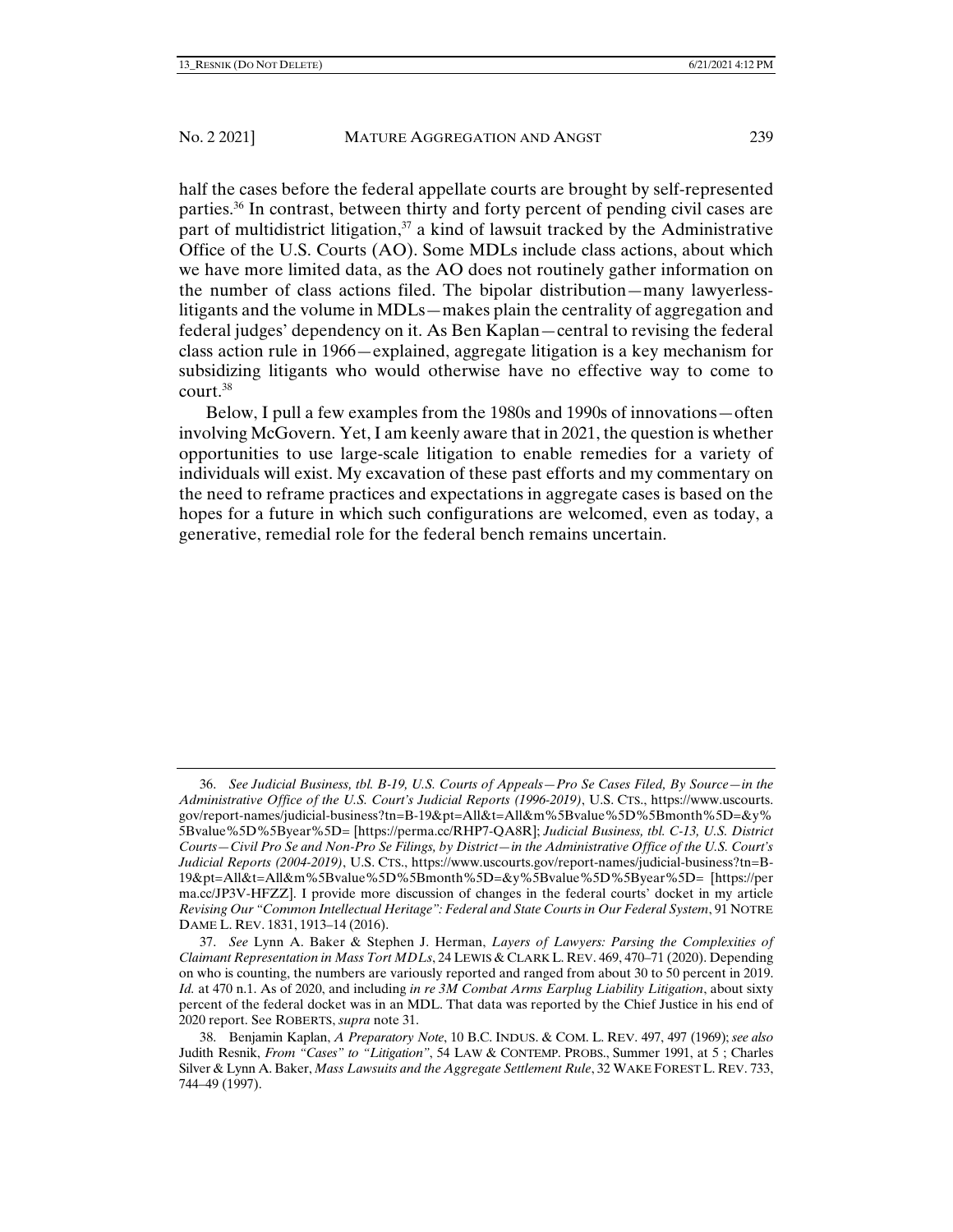### III

# JURISDICTIONAL REDUNDANCY, COMPLEX COORDINATION, DE-ESSENTIALIZING STATE, TRIBAL, AND FEDERAL INTERESTS, AND PUBLIC ACCOUNTABILITY

As I have sketched in other essays,<sup>39</sup> the jurisdictional redundancy within the United States' form of federalism is a resource that interacts with McGovern's insights about the need to welcome diverse participants and to try to lower the stakes through narrowing the time horizon of remedies. Large-scale litigation often spills across the formal borders of states, Indian tribes, and the federal system. Hence, today's aggregates could seek to use extant networks that are border-crossing and that reflect cross-border-connections. For a period of time in the 1980s and 1990s, judges in state and federal courts aimed (often guided by Francis McGovern) to coordinate their work on parallel mass tort actions. For example, a consortium of state court judges called themselves the Mass Tort Litigating Committee (MTLC).<sup>40</sup> An explanation comes from the Honorable Helen E. Freedman of New York State's Supreme (trial-level) Court, describing what she termed *Coordination of Litigation Within New York and Between Federal and State Courts*. 41 She credited Francis McGovern for finding a way to sustain that effort:

After six prior applications had been rejected to coordinate the asbestos litigation for cases filed in federal courts, a number of state judges, correctly anticipating that most new asbestos cases would then be brought in state courts, established a state Mass Tort Litigation Committee (MTLC) under the aegis of the Conference of Chief Justices to discuss techniques for managing asbestos cases. Using the good offices of Professor Francis E. McGovern, MTLC obtained funding that would last for about five years from the State Justice Institute. The National Center for State Courts administered the State Justice Institute grant and handled logistical arrangements enabling the judges to meet with each other periodically in different cities. Although it was originally an asbestos litigation committee, the Committee's functions expanded to include other mass torts.<sup>42</sup>

While not often invoked in the law review literature, another interjurisdictional initiative was the drafting of *The Manual for Cooperation Between State and Federal Courts*, sponsored by the Federal Judicial Center, the National Center for State Courts, and the State Justice Institute. The monograph set out

 <sup>39.</sup> *See* Judith Resnik, *Partial "Global Peace": Federalism and the Long Tail of Remedies in Opioid Litigation,* 70 DEPAUL L. REV. (forthcoming 2021); Judith Resnik, *Reorienting the Process Due: Using Jurisdiction to Forge Post-Settlement Relationships Among Litigants, Courts, and the Public in Class and Other Aggregate Litigation*, 92 N.Y.U. L. REV. 1017 (2017) [hereinafter Resnik, *Reorienting the Process Due*]. Recognizing the importance of scaling back expectations is not to ignore the complexity of doing so when both money and equitable relief are sought. *See* Lynn A. Baker, *Mass Torts and the Pursuit of Ethical Finality*, 85 FORDHAM L. REV. 1943 (2017).

 <sup>40.</sup> *See* Francis E. McGovern, *Rethinking Cooperation Among Judges in Mass Tort Litigation,* 44 UCLA L. REV. 1851, 1863–64 (1997); *see also* Francis E. McGovern*, Toward a Cooperative Strategy for Federal and State Judges in Mass Tort Litigation,* 148 U. PA. L. REV. 1867, 1879, 1894 (2000).

 <sup>41.</sup> Helen E. Freedman & Joseph J. Maltese, *Inter-state Coordination, in* ROBERT L. HAIG, COMMERCIAL LITIGATION IN NEW YORK STATE COURTS § 18:25 (5th ed. 2020).

 <sup>42.</sup> *Id.*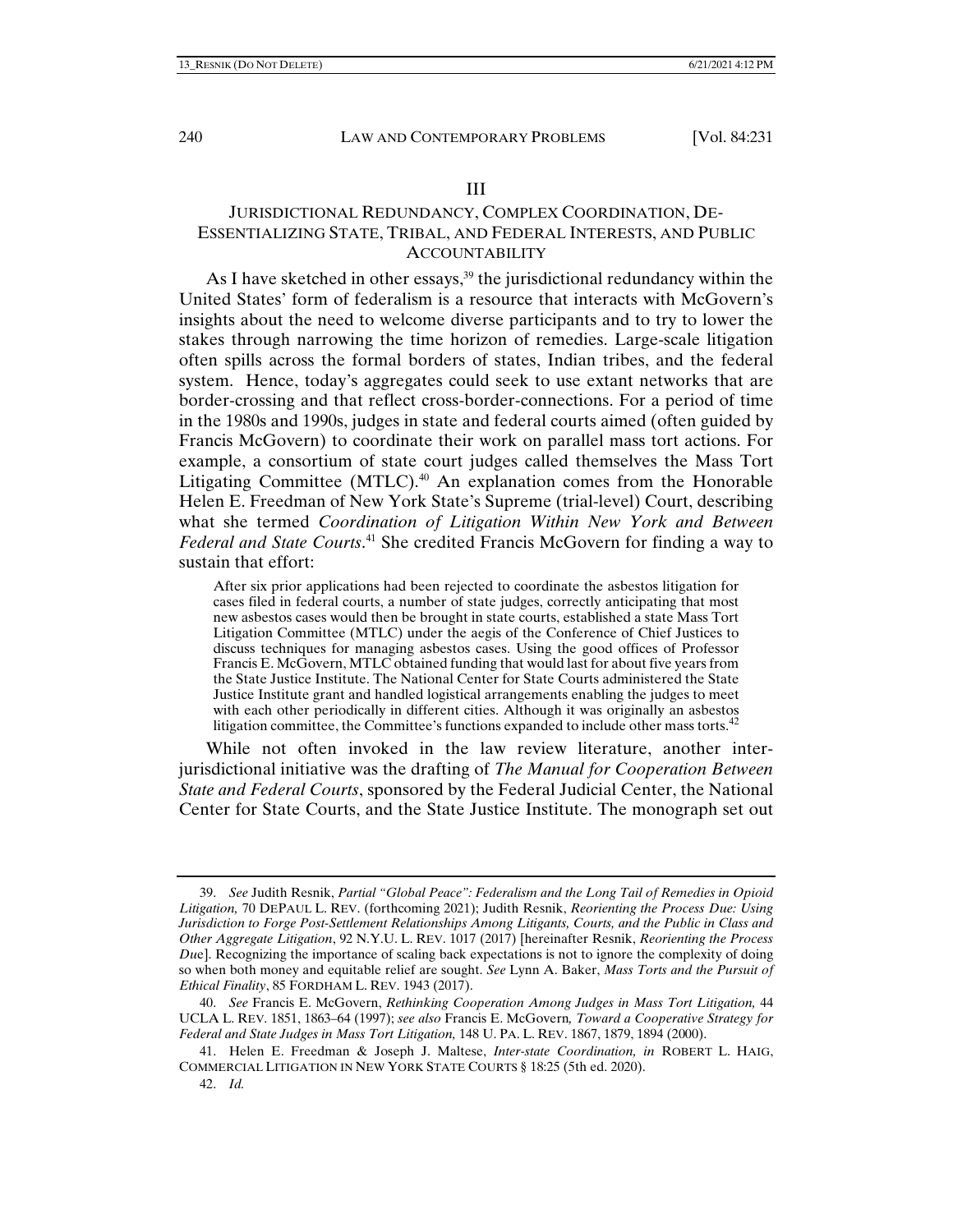methods of coordination that the authors thought was the way of the future.<sup>43</sup> They explained that, as "these parallel efforts have been increasingly formalized in the respective judicial systems, state and federal courts are now advancing to the next logical stage of state–federal coordination of multijurisdictional litigation: the development of formal intersystem coordination."44 But rather than moving in that direction, litigation's opponents have succeeded in damping down filings in state and federal courts. For example, Congress enacted the Multiparty, Multiforum Jurisdiction Act of 2002, which authorizes defendants in large-scale state torts to remove cases to the federal courts; proponents of that legislation assumed that federal judges would be less hospitable to class actions than many state court judges.<sup>45</sup>

 During the past decades when entry to courts was more viable than it appears to be now, some federal and state judges worked directly together and, at times, sat together in the same courtroom, albeit legally in two different jurisdictions. Illustrative is the *Brooklyn Navy Yard Asbestos Litigation*, in which the Honorable Jack Weinstein of the Eastern District of New York and Justice Helen Freedman in New York State's Supreme Court issued a 1990 co-authored opinion with two captions—one for each of their jurisdictions; their ruling was docketed independently in both.<sup>46</sup> In another case, two judges sat together to work on a settlement stemming from the collapse of a hotel skywalk in Connecticut; Judge Zampano of the U.S. District Court for Connecticut and Judge Frank Meadow of Connecticut's Superior Court helped lawyers to shape an agreement embracing cases in state and federal court.<sup>47</sup>

*Id.*

 44. *Id.*; *see also* NAT'L JUD. COLLEGE, RESOURCE GUIDE FOR MANAGING COMPLEX LITIGATION (2010); NAT'L CTR. FOR STATE CTS., FED. JUD. CTR., COORDINATING MULTIJURISDICTION LITIGATION: A POCKET GUIDE FOR JUDGES (2013) [hereinafter COORDINATING MULTIJURISDICTION LITIGATION].

 <sup>43.</sup> JAMES G. APPLE, PAULA L. HANNAFORD & G. THOMAS MUNSTERMAN, FED. JUD. CTR., MANUAL FOR COOPERATION BETWEEN STATE AND FEDERAL COURTS 31 (1997). As they explained: The Mass Tort Litigation Committee (MTLC), a standing subcommittee of the Conference of Chief Justices, serves as the state counterpart to the federal JPML. Although it lacks the authority to command state courts to engage in coordinated pretrial activities, the MTLC accomplishes some of the same tasks as the JPML by facilitating voluntary cooperation among state courts. In addition to active involvement in ongoing cases (e.g., coordinating discovery and trial schedules), the MTLC acts as a communication and information network, developing performance standards and standardized procedures for managing complex litigation. It also advises state and federal organizations—e.g., the U.S. Congress and the Conference of Chief Justices—about the jurisdictional issues implicated by complex litigation.

 <sup>45.</sup> Multiparty, Multiforum Jurisdiction Act of 2002, 28 U.S.C § 1369.

 <sup>46.</sup> *See In re* N.Y.C. Asbestos Litig., 123 B.R. 7 (E.D.N.Y. & S.D.N.Y 1990). For discussion, *see* William W. Schwarzer, Nancy E. Weiss & Alan Hirsch, *Judicial Federalism in Action: Coordination of Litigation in State and Federal Courts,* 78 VA. L. REV. 1689, 1705 (1992); *Asbestos Litigation Crisis in Federal and State Courts: Hearings Before the Subcomm. on Intellectual Prop. and Judicial Admin. of H. Comm. on the Judiciary,* 102nd Cong. 53–54 (1992) (statement of Helen Freedman, J., N.Y. App. Div.).

 <sup>47.</sup> Sam Howe Verhovek, *Pact Reached in Collapse of Building,* N.Y. TIMES (Nov. 16, 1988), https:// www.nytimes.com/1988/11/16/nyregion/pact-reached-in-collapse-of-building.html [https://perma.cc/9U ET-39F7].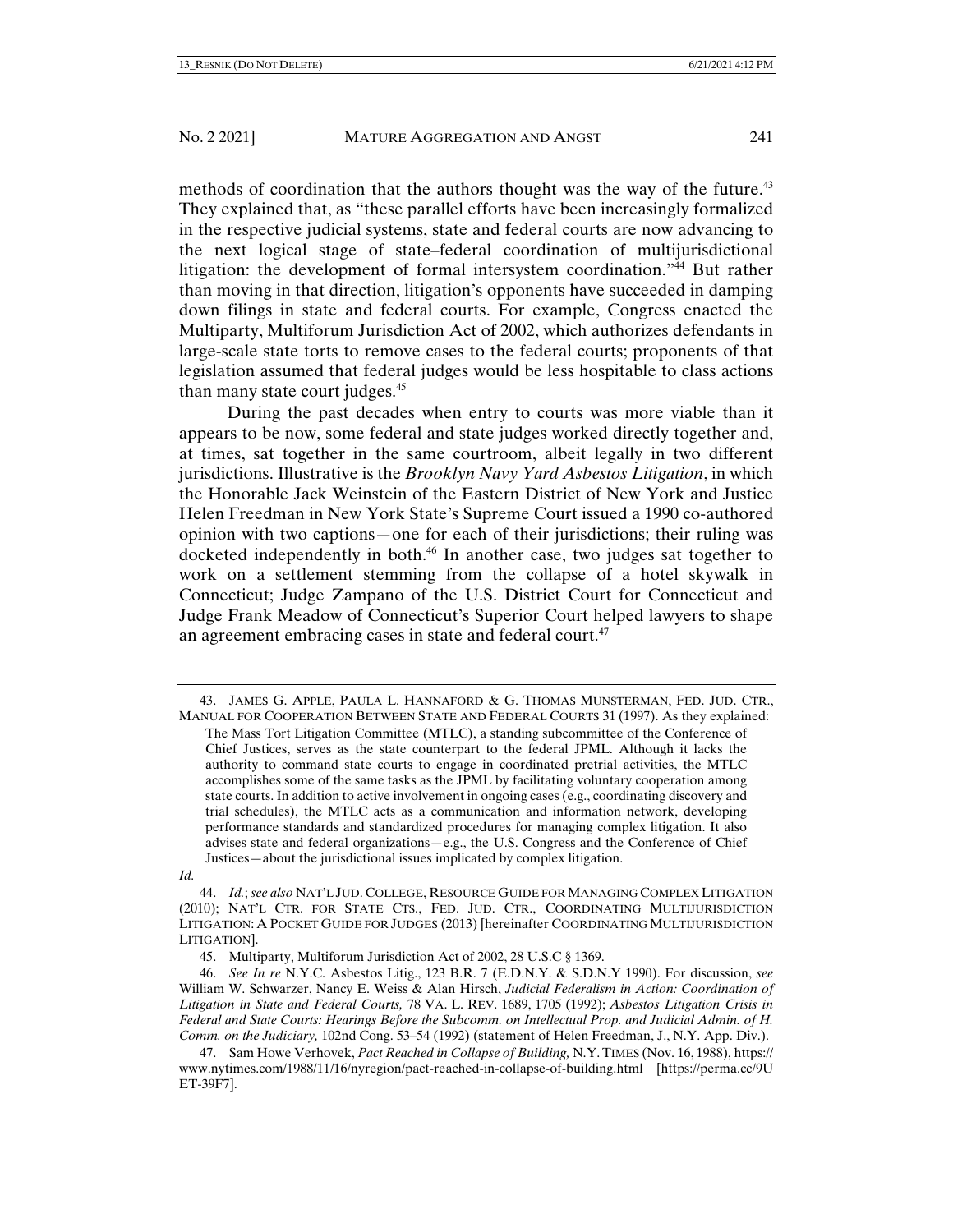Another example of border-connections comes from the Honorable Sam Pointer, who was the judge for *In re Silicone Gel Breast Implant Products Liability Litigation*. 48 Sitting in the federal court in Alabama, Judge Pointer interacted on a regular basis with more than two dozen state court judges. They held a joint *Daubert* hearing as well as regular conferences.49 Judge Pointer also pioneered efforts to impose control over the MDL attorneys; he required contributions to what was termed the "common benefit fund" to fund joint discovery and to support the structure for proceeding on behalf of the group in the MDL.<sup>50</sup>

All of the initiatives—like the Michigan fishing settlement's governance structures—take money. France McGovern was able to secure government resources for MTLC. Yet federal funds for such efforts are sparse. In 2020, the State Justice Institute's budget of \$6.6 million was far from adequate for the needs.51 While state courts deal with more than ninety percent of the country's litigation, Congress has provided much more funding for administrative and educational support for the federal court system. In 2020, the budget for the AO was \$94.3 million, and Congress provided an additional \$30.4 million for the Federal Judicial Center. Absent significant new allocations from Congress for state court initiatives or success by the National Center for State Courts in attracting grants for such work, contemporary efforts at coordination across borders will likely be based in the federal courts.<sup>52</sup>

The idea of more joint judicial work comes from people at the trial level who see litigants' needs for responsiveness in courts. But such coordination is complex and raises serious legal questions that merit more than this brief essay can sketch. Judges talking with each other about parallel cases may well need rules, including that parties have access to information exchanged outside their presence among the judges. Further, issues of hierarchy lurk, as a federal court can have disproportionate informal authority over cases that are not "in" its jurisdiction. Thus, I flag only some of the many logistical, legal, economic, and political hurdles. These problems need to be addressed in an era of mature aggregation, just as we should explore more of federalism's options and think about how

 <sup>48.</sup> MDL No. 926 (N.D. Ala.).

 <sup>49.</sup> *In re* Silicone Gel Breast Implants Prod. Liab. Litig., 887 F. Supp. 1463 (N.D. Ala. 1995); COORDINATING MULTIJURISDICTION LITIGATION, *supra* note 44, at 10, for a discussion of joint *Daubert* hearings in federal and state court; APPLE, HANNAFORD & MUNSTERMAN *supra* note 43, at 128 for a sample comprehensive case-management order for consolidated cases.

 <sup>50.</sup> Notice No. 27, Notice of Rights under Breast Implant Litigation, *In re* Silicone Gel Breast Implants, 887 F. Supp. 1463.

 <sup>51.</sup> Budget data for 2020 comes from CONG. RSCH. SERV., R45702, OVERVIEW OF FY2020 APPROPRIATIONS FOR COMMERCE, JUSTICE, SCIENCE AND RELATED AGENCIES (CJS) 16 (2020), https://fas.org/sgp/crs/misc/R45702.pdf [https://perma.cc/2PCV-ZL5G]. Budget data for 2019 comes from CONG. RSCH. SERV., R45237, OVERVIEW OF FY2019 APPROPRIATIONS FOR COMMERCE, JUSTICE, SCIENCE AND RELATED AGENCIES (CJS) 17 (2019), https://fas.org/sgp/crs/misc/R45237.pdf [https:// perma.cc/U5Q5-7QUW].

 <sup>52.</sup> CONG. RSCH. SERV., R45964, JUDICIARY APPROPRIATIONS, FY2020 11 (2020), https://fas.org/sgp/crs/misc/R45965.pdf [https://perma.cc/6Q35-NJK8].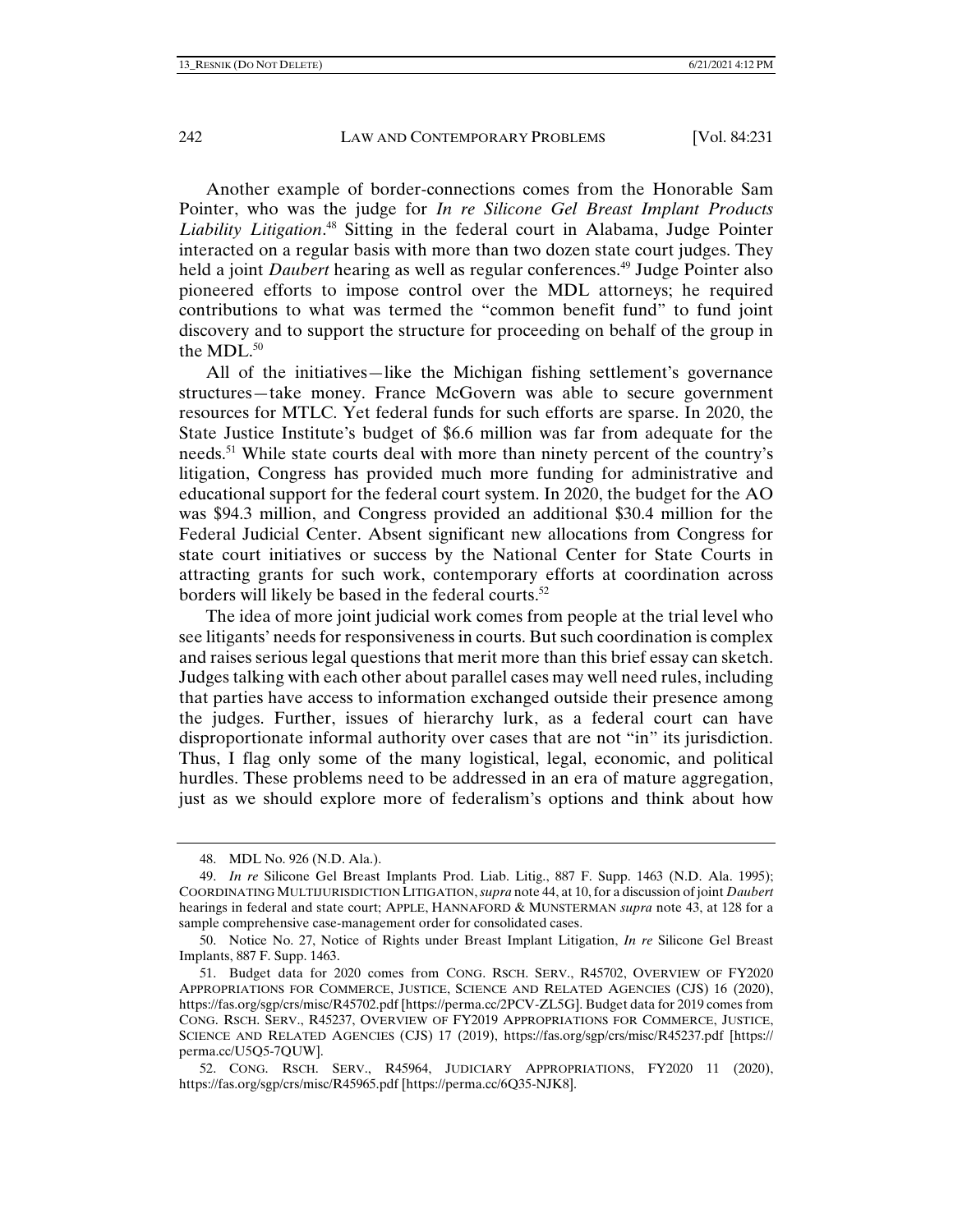federal MDLs, bankruptcy, and litigation in state courts (in and outside of state MDLs) can intersect productively so that judges and lawyers, including state attorneys general, can collaborate.53

The Great Lakes fishing litigation underscores another facet of federalism, which is the need to probe the constructs of "state" and "Indian tribe" to identify distinct interests within each. McGovern learned that neither the tribes nor Michigan had singular concerns, nor were they fixed. Preferences are not exogenous nor static, but formed through multifaceted exchanges.<sup>54</sup> Moreover, to conceptualize states, cities, Indian tribes, and other subunits as discrete actors is to miss that many of their activities are embedded in and related to translocal and transnational social movements and organizations.

The Michigan fishing litigation involved that state, three Indian tribes, the federal government, and several private parties. Another example of a configuration crossing sovereign lines comes from the problems of acid rain affecting the Great Lakes, subunits of the United States and of Canada; coordination among those entities illustrates that acid rain, pollution, and wildlife do not stop at jurisdictional borders.<sup>55</sup> Moreover, dozens of cross-border, translocal organizations play roles in shaping national and local agendas. I have already mentioned the National Center for State Courts, a private entity supporting the work of state judiciaries. Parallels include the U.S. Conference of Mayors, the National League of Cities, the National Association of Attorneys General, and many more. These translocal organizations of governmental actors (TOGAs is my shorthand) gain power because their members hold particular public positions.<sup>56</sup> I have elsewhere detailed the roles played by TOGAs as norm entrepreneurs and information distributors.<sup>57</sup> Looking to enlist TOGAs to contribute to aggregations would be one way to help bring a range of concerns to bear on problems that span the country.

Reconfiguring expectations about resolutions is the other lesson to emphasize here, again drawing on McGovern's work on the fishing conflicts in Michigan. He focused on achieving a fifteen-year agreement rather than trying to gain assent to an agreement governing a longer period. Doing so was plainly pragmatic, as the parties may well have refused to commit to more. A time frame was (and can

 <sup>53.</sup> *See* Zachary D. Clopton & D. Theodore Rave, *Opioid Cases and State MDLS*, Clifford Symposium DePaul (forthcoming 2021); *see also* Zachary D. Clopton & D. Theodore Rave, *MDL in the States,* 115 NW. U. L. REV. (forthcoming 2021); D. Theodore Rave & Zachary D. Clopton, *Texas MDL,*  24 LEWIS & CLARK L. REV. 367 (2020). Exploration of judicial innovation in MDL can be found in Abbe Gluck and Elizabeth Chamblee Burch, *MDL Revolution*, 96 N.Y.U. L. REV. 1 (2021).

 <sup>54.</sup> *See* Judith Resnik, *Accommodations, Discounts, and Displacement: The Variability of Rights as a Norm of Federalism(s)*, 17 JUS POLITICUM 209 (2017).

 <sup>55.</sup> Great Lakes Water Quality Agreement of 1972, Can.-U.S., Apr. 15, 1972, 23 U.S.T. 301; Great Lakes Water Quality Agreement of 1978, Can.-U.S., Nov. 22, 1978, 30 U.S.T. 1383.

 <sup>56.</sup> I discuss these organizations and their agendas in Judith Resnik, Joshua Civin & Joseph Frueh, *Ratifying Kyoto at the Local Level: Sovereigntism, Federalism, and Translocal Organizations of Government Actors (TOGAs)*, 50 ARIZ. L. REV. 709 (2008).

 <sup>57.</sup> *Id.*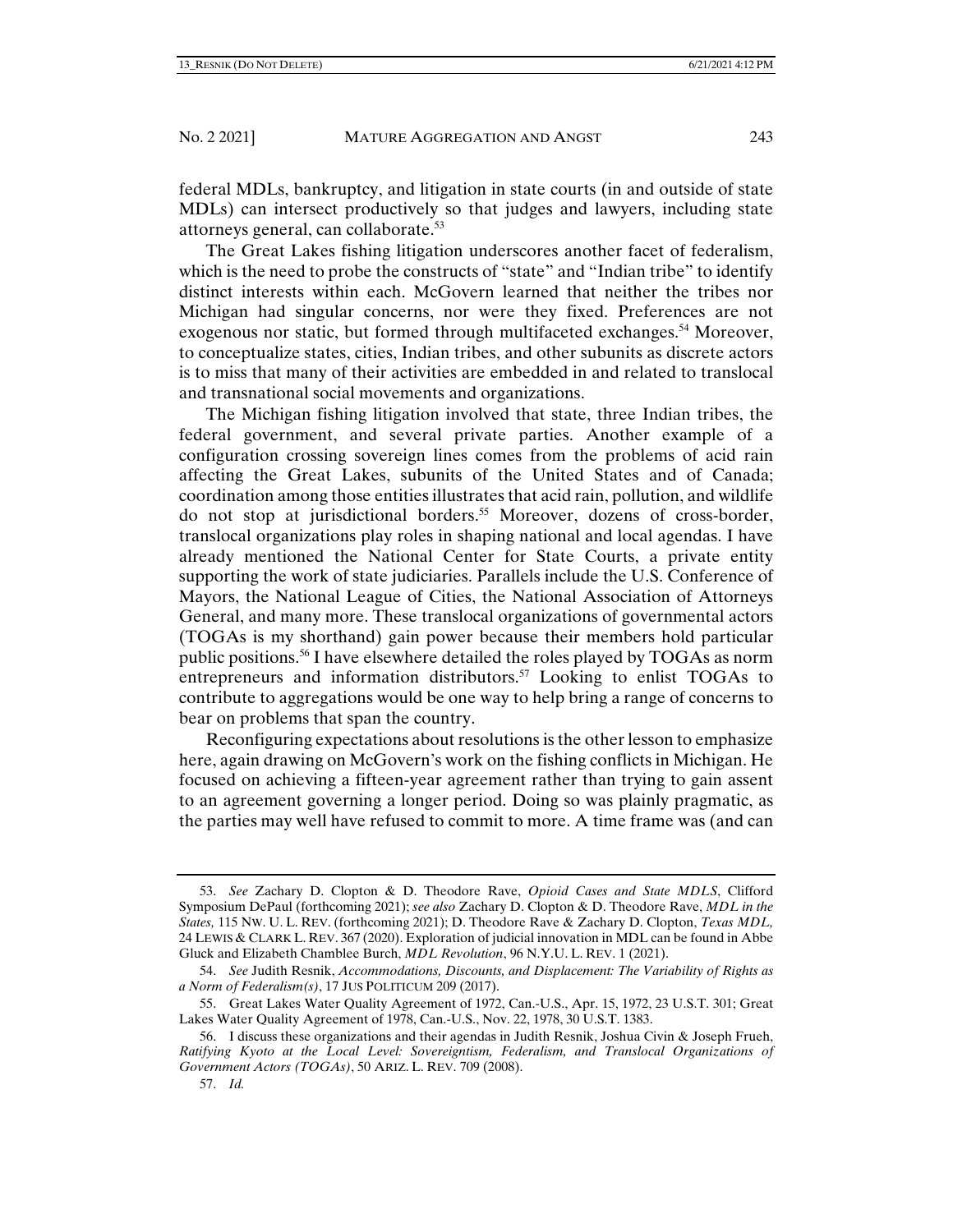often be) useful because it built in a way to respond to changing needs. And indeed, even within those fifteen years, conflicts emerged.

About half way into the fifteen-year term, Michigan returned to court and argued that the Grand Traverse Band of Ottawa and Chippewa Indians had breached their obligation not to use gill nets; the tribes countered that the state had breached its obligation to provide alternatives.<sup>58</sup> Judge Enslen agreed in part with both sides; he ordered an end to gill net fishing and that the state help develop an alternative.<sup>59</sup> According to one account, four years thereafter, no viable alternative had come into being. $60$  The discord was one of several, including conflicts over salmon fishing rights.<sup> $61$ </sup> Nonetheless, and in part through what had been put into place in 1985, the parties entered into another agreement in 2000 that had a twenty-year time span. (As of this writing, the court had authorized more time for negotiations. $62$ )

The Great Lakes fishing accord (and its discord) underscored that shaping workable agreements is hard and that quests for global and even partial peace may miss both immediate needs and the difficulties of foreseeing shifts in those needs. One way to respond is to rethink the federal procedural rules governing aggregation. As I argued in an essay commemorating the fiftieth anniversary of the 1966 Rule 23 class action, the contours of Rule 23 should be reconsidered. The 1960s drafters could not know what we, who have worked in their wake, have come to understand. The Rule's template of a two-step process—certify and settle—misses that large-scale litigation (whether via class actions, multi-district litigation, or other modes of aggregation) often entails three steps, with a third phase after whatever resolutions are forged. $63$  Even as the Great Lakes fishing litigation built in reconsideration, issues arose along the way. That case is but one example of many instances in which facets of an agreement are revisited after a settlement is entered.

When drafting Rule 23 in the 1960s, rule makers assumed a unity of interest within a plaintiff class. Worried about the legitimacy of representative actions, the drafters took solace in their confidence that judges could identify a group in

61. *Id.* at 137–42.

 62. Details of the conflicts after the settlement in the mid-1980s and of the renegotiation underway, as of this writing, are in note 28, *supra*.

 <sup>58.</sup> Order No. M 26-73, United States v. Michigan, 471 F. Supp. 192 (W.D. Mich., Oct. 19, 1992), discussed in Karen Ferguson, *Indian Fishing Rights: Aftermath of the Fox Decision and the Year 2000*, 23 AM. INDIAN L. REV. 97, 134–35 (1998).

 <sup>59.</sup> Order No. M 26-73, *supra* note 58; *see also* William Rastetter, *The Grand Traverse Band of Ottawa and Chippewa Indians Our Opinion*, TRAVERSE CITY RECORD EAGLE, Sept. 28 1997 at E11 (quoting the court's 1990 transcript ruling). On October 19, 1992 and June 26, 1992, the Court prohibited gill net fishing. The June 26, 1992 ruling also ordered that the Grand Traverse Band, in lieu of gill net fishing, shall "participate with the State of Michigan in a project to determine the feasibility of small-boat impoundment fishing." Order, United States v. Michigan, No. 2:73-cv-00026-PLM (W.D. Mich. Jun 26, 1992), ECF No. 1092; *see also* Order, United States v. Michigan, No. 2:73-cv-00026-PLM (W.D. Michigan, Oct. 19, 1992), ECF No. 1109. A series of reports (from the years 1992, 1993, and 1995) detailed these experiments.

 <sup>60.</sup> Ferguson, *supra* note 58, at 136–37.

 <sup>63.</sup> Resnik, *Reorienting the Process Due, supra* note 39, at 1018.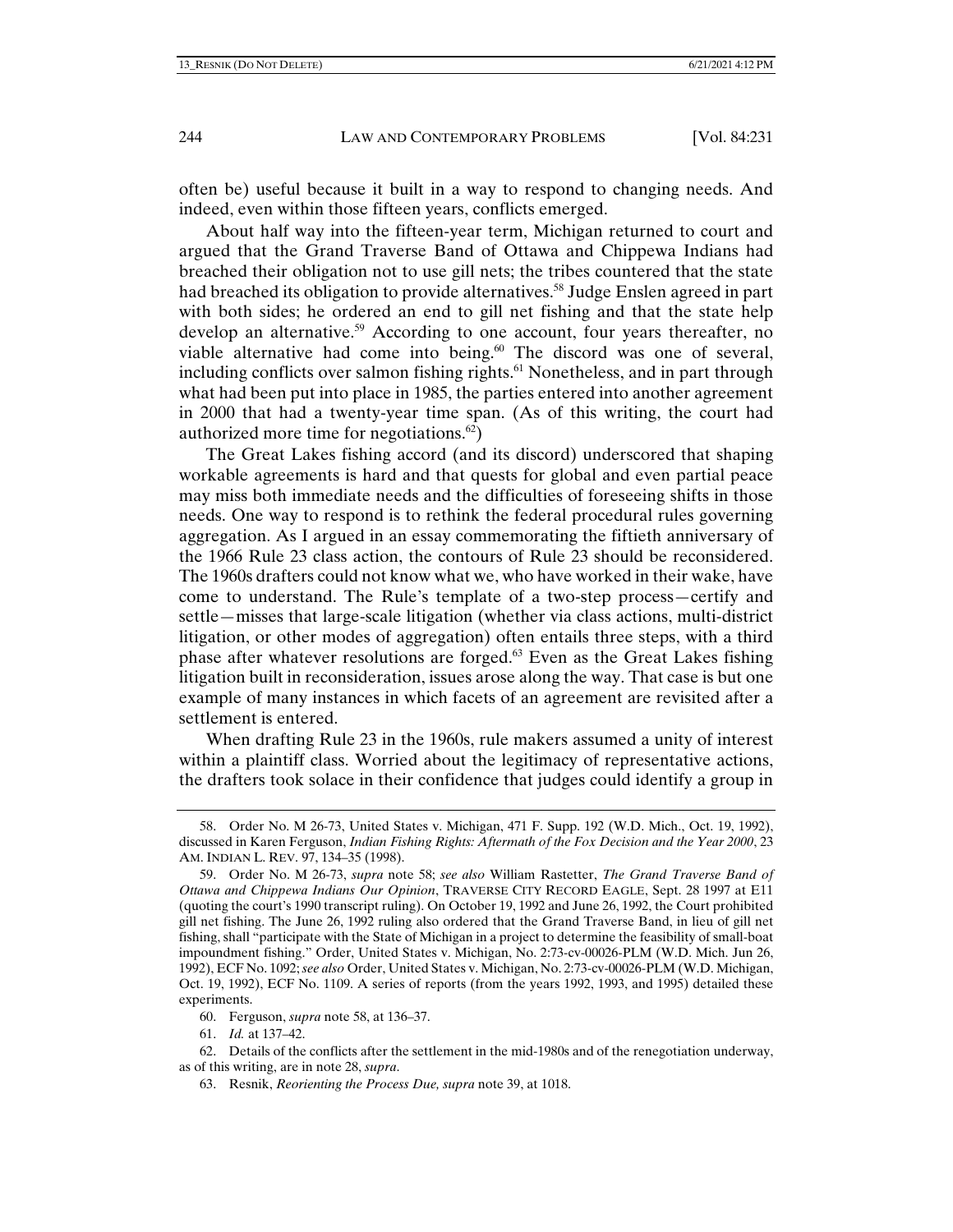which a "homogeneity of interests" existed.<sup>64</sup> Their examples included customers overcharged by a utility and children in segregated schools. Assuming the ability of federal courts to perceive when interests were sufficiently aligned to permit

group-based litigation, the drafters outlined how judges ought to assess requests for certification at the outset and then again when a case ended, so as to reaffirm the propriety of class treatment.

That two-step process recognized in part that the interests of groups dealt with in the aggregate were not necessarily fixed over the lifespan of a litigation and that lawyers for the class needed oversight. The 1966 Rule 23 therefore required judges to interrogate the homogeneity of interests at the time of certification and then to return to that question at settlement. Amendments in 2003 expanded the role of courts at certification and at settlement by charging judges with appointing counsel for the class, by outlining rules for the award of attorneys' fees, and by enlarging the possibilities for interlocutory appeals.<sup>65</sup> Amendments in 2018 again wrote more detail into the contours of oversight at settlement.<sup>66</sup> Yet thereafter, Rule 23 (originally in 1966 and in subsequent amendments) falls silent; it puts no obligations on judges—or lawyers—to continue working to oversee the remedies provided through settlements, to deal with disputes that may arise, or to require public accountings for what transpires.<sup>67</sup>

Given that litigants and that courts depend on aggregation, revisions of Rule 23 are needed to reconfigure the expectations of courts and parties about what "resolution" means. A few judges have exercised authority that ought to be spelled out in rules—that jurisdiction must continue to ensure remedial efficacy and to take into account the possibility of some forms of reconsideration.<sup>68</sup> Doing so is not exotic, but a part of the federal common and statutory law of preclusion in a variety of areas. Indeed, the potential to revisit outcomes of class action litigation was in discussion in the 1960s, when the drafters of Rule 23 debated

65. *See* FED. R. CIV. P. 23(g), 23(h), 23(f), *reprinted in* 215 F.R.D. 158 (2003).

 66. *See* FED. R. CIV. P. 23(e), as amended in 2018 to provide a list of factors to consider for evaluating settlements and including "the effectiveness of any proposed method of distributing relief to the class, including the method of processing class-member claims."

 67. Some districts do make reference to these issues in their local rules. *See, e.g.*, *Procedural Guidance for Class Action Settlements*, U.S. DIST. CT. N. DIST. OF CAL. (Dec. 5, 2018), https://www.ca nd.uscourts.gov/forms/procedural-guidance-for-class-action-settlements/ [https://perma.cc/4X2A-YS5J].

 68. Putting these provisions into rules is especially important in light of a prevailing narrow interpretation of the equitable authority of judges under the rules. *See, e.g.*, United States v. Carlisle, 517 U.S. 416 (1996); *see also In re* Nat'l Prescription Opiate Litig., 976 F.3d 664 (6th Cir. 2020).

 <sup>64.</sup> CONG. INFO. SERVS., MODIFICATIONS OF THE PROVISIONS FOR CLASS ACTIONS, APPENDED TO TENTATIVE PROPOSAL TO MODIFY PROVISIONS GOVERNING CLASS ACTIONS, RULE 23, at EE-11 n.5 (1962). This preliminary memorandum was referenced in a related memo, "Class Actions—Some Further Thoughts," which has a handwritten note "August 1962," at its top; the Further Thoughts memo noted that the Modifications memo had been provided in advance of the May 28-29, 1962 meeting of the Advisory Committee of Civil Rules, drafting Rule 23. *See* Class Actions—Some Further Thoughts 1 (Aug. 1962), from the papers of Professor Kaplan archived in the Historical and Special Collections of the Harvard Law Library, at Box 75, folder 5 in the Benjamin Kaplan Papers, 1939–2010, at the Historical and Special Collections of the Harvard Law Library.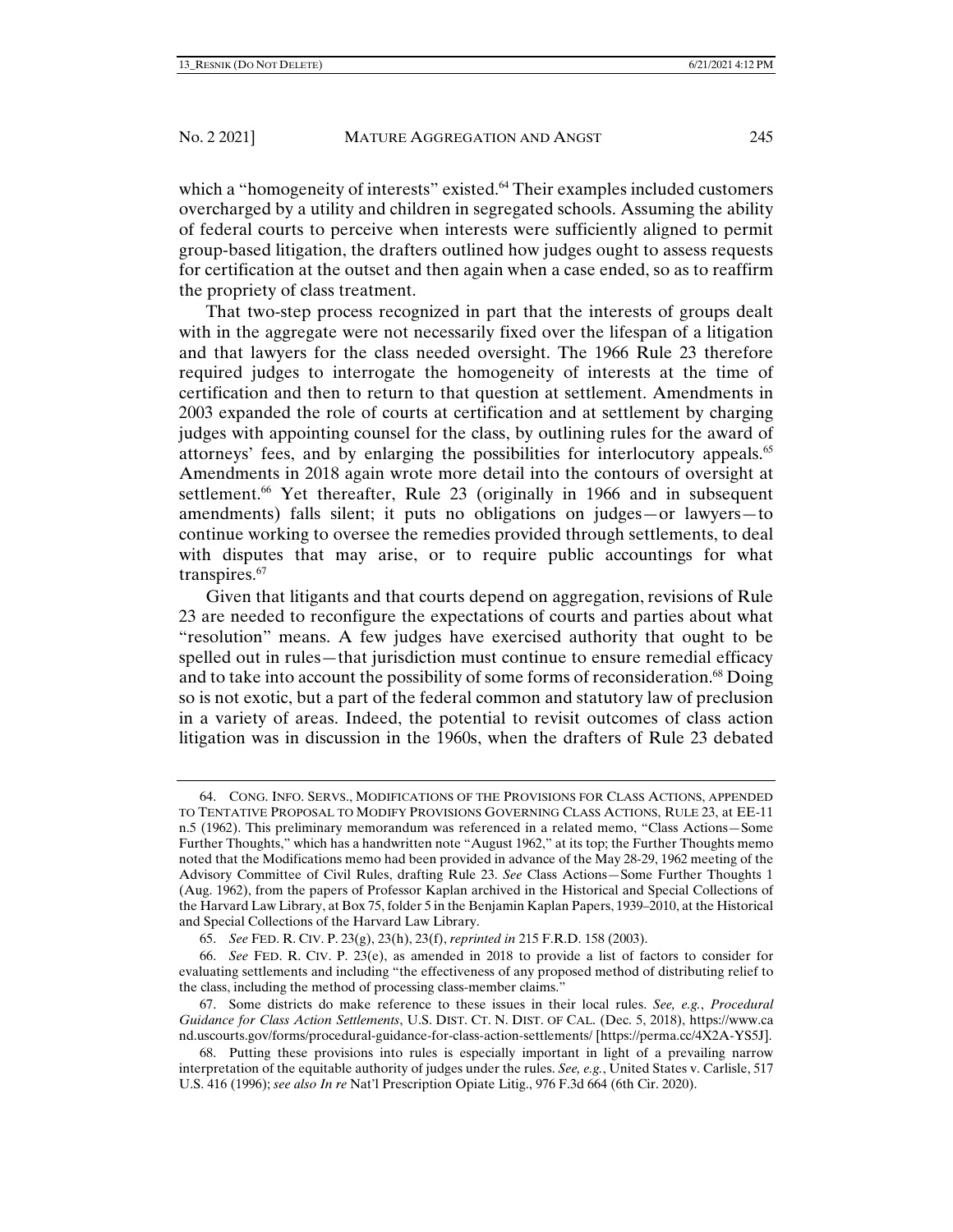whether their rule should require or suggest that potential class members receive notice. The drafters puzzled about whether a class action rule could bind one side but not the other. Focused on misbehavior by defendants such as utility companies, the drafters considered whether only a defendant in a class action would be precluded from subsequently contesting the first ruling, while plaintiff class members might not be barred from bringing claims again. $69$ 

Currently, several kinds of cases leave open the possibility for change. Decisions on child custody and on support routinely provide for reconsideration as children age and if family circumstances alter. On the criminal side, the writ of habeas corpus recognizes the potential (rare under current doctrine and statutes) that judges need to revisit convictions and sentences. Civil rights injunctions are another example, as the U.S. Supreme Court has crafted a distinctive approach licensing modification of some kinds of injunctions in light of events subsequent to their entry.<sup>70</sup> In the Prison Litigation Reform Act of 1996, Congress built in obligations to end or reconsider resolutions in lawsuits involving unconstitutional prison conditions.<sup>71</sup> The long litigation related to the harms of Agent Orange provides another illustration, albeit one in which efforts to alter the agreement were rebuffed despite the emergence of new information about the harms of that poison.72 These examples reflect that the common law doctrine of preclusion has been and can be tempered in light of the needs of litigants in context-specific settings to enable judges to return to decisions or settlements.<sup>73</sup>

Large-scale litigation has a long tail. We have learned from more than six decades of complex litigation like the Michigan fishing dispute and in a range of other aggregate proceedings that the conflicts among the parties and within classes or subgroups do not always stop when a settlement is achieved. Resolutions reflect that reality, as decisions and agreements often build in special masters and compliance monitors; in cases involving economic relief, a parallel set of auxiliary personnel oversee implementation. Disagreement about terms often arise, and plaintiffs and defendants may return to court to seek enforcement. Thus, for those focused on civil rights and prisoner class actions, this third phase of litigation, complete with public scrutiny of the decisions made, is familiar. Yet the incentives to return to court in cases resulting in large

 <sup>69.</sup> I provide more analysis of that discussion in Judith Resnik, "*Vital State" Interests,* "*Vital" State Interests: From Representative Actions for Fair Labor Standards to Pooled Trusts, Class Actions, and MDLs in the Federal Courts*, 165 U. PA. L. REV. 1765, 1790–96 (2017).

 <sup>70.</sup> *See* Rufo v. Inmates of Suffolk Cnty. Jail, 502 U.S. 367 (1992); Horne v. Flores, 577 U.S. 433 (2009).

 <sup>71.</sup> Prison Litigation Reform Act § 801, 42 U.S.C § 1997e (2012).

 <sup>72.</sup> *See* Ivy v. Diamond Shamrock Chemicals Co., 510 U.S. 1140 (1994); Hartman v. Diamond Shamrock Chemicals Co., 510 U.S. 1140 (1994)*; see also In re* "Agent Orange" Prod. Liab. Litig., 996 F.2d 1425, 1430 (2d Cir. 1993); Ryan v. Dow Chem. Co., 781 F. Supp. 902, 912–14 (D.N.Y. 1991).

 <sup>73.</sup> Preclusion also requires specific inquiries into what was and what was not litigated. *See* Lucky Brand Dungarees, Inc. v. Marcel Fashions Grp., 140 S. Ct. 1589 (2020)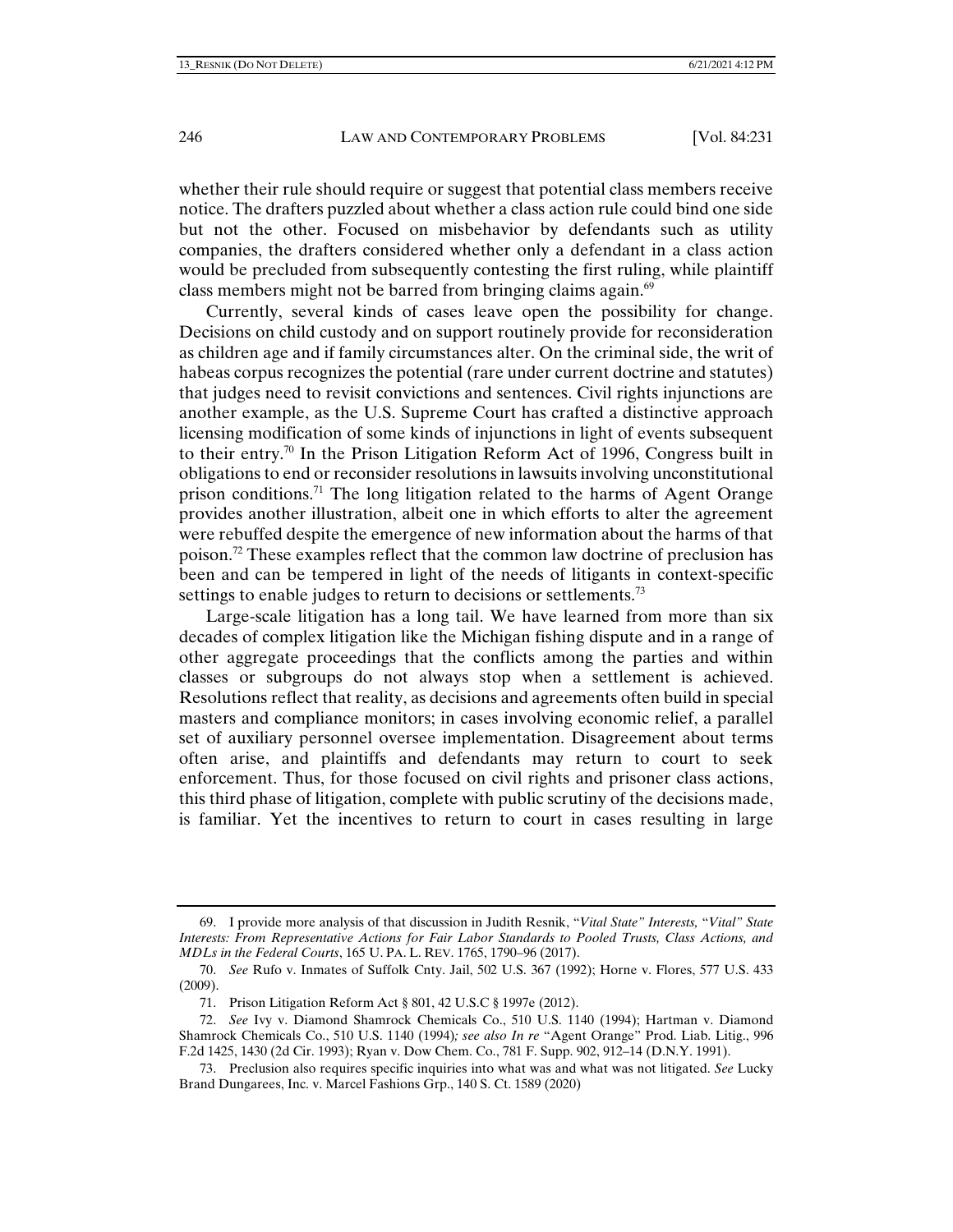monetary settlements are different. Defendants seeking economic closure have few incentives to raise questions about the distribution of remedies.74

Nonetheless, some mass tort or economic injury cases have included ongoing remedies with post-settlement oversight in place. For a period of time, heart valve product defect lawsuits included medical monitoring remedies.75 The Agent Orange settlement provided for social services for veterans.76 More recently, Judge Vince Chhabria, sitting in the Northern District of California, has in a few cases structured an ongoing relationship of the litigants to the court. In a class action settlement brought by people working with Lyft and seeking monetary relief, Judge Chhabria conditioned his approval on a series of post-settlement accountings.<sup>77</sup> In one such order, plaintiffs' counsel was instructed to provide the judge with a "notice of completion of duties," to be filed after the final distribution of payments, and to include the total amount distributed, the number of class members to whom payments were sent, the amounts paid, the checks cashed, and discussion of the issues that had arisen.<sup>78</sup> In another, dealing with a class of potentially more than three million people, challenging the charges imposed for some fifteen years by Wells Fargo, Judge Chhabria issued what was styled an "order granting final approval, service awards, and attorneys' fees" approving the establishment of a \$142 million fund.<sup>79</sup> That order directed that, "[w]ithout affecting the finality of this Judgment, the Court reserves jurisdiction over the Class Representatives, the Settlement Class, and Defendants as to all matters concerning the administration, consummation, and enforcement of the Settlement Agreement."80 Yet another example comes from pending litigation about the methodology used by CIGNA, found to have harmed employee pension plans, in its reformation of those plans; the plaintiff-class has called for a post-judgment accounting and court oversight.<sup>81</sup>

 <sup>74.</sup> For a discussion of defendants' absence, *see* Lynn A. Baker, *Mass Tort Remedies and the Puzzle of the Disappearing Defendant*, 98 TEX. L. REV. 1165 (2020).

 <sup>75.</sup> *See generally* Kenneth S. Abraham, *Liability for Medical Monitoring and the Problem of Limits*, 88 VA. L. REV. 1975 (2002); James A. Henderson, Jr. & Aaron D. Twerski, *Asbestos Litigation Gone Mad: Exposure-Based Recovery for Increased Risk, Mental Distress, and Medical Monitoring*, 53 S.C. L. REV. 815 (2002).

 <sup>76.</sup> *In re* "Agent Orange" Prod. Liab. Litig., 597 F. Supp. 740, 851 (D.N.Y. 1984), *aff'd sub nom. In re* Agent Orange Prod Liab. Litig. MDL No. 381, 818 F.2d 145 (2d Cir. 1987).

 <sup>77.</sup> *See* Order Requiring Notice of Completion of Duties, Cotter v. Lyft, 176 F.Supp.3d 930 (N.D. Cal. April 6, 2018).

 <sup>78.</sup> *Id.*

 <sup>79.</sup> Jabbari v. Wells Fargo & Co., No. 15-CV-02159-VC, 2018 WL 11024841 (N.D. Cal. 2018); Revised Order Document 271 Granting Final Approval of Class Action Settlement, Approving Service Awards, and Awarding Attorneys' Fees and Expenses at 15, *Jabbari*, No. 15-CV-02159-VC (N.D. Cal. June 14, 2018).

 <sup>80.</sup> *Id.*

 <sup>81.</sup> See Order Denying 591 Motion for Accounting, Amara v. CIGNA Corp, No. 3:01-cv-02361 (D. Conn. Aug. 6, 2020), Doc. No. 606; Order Denying 607 Motion for Clarification, *Amara*, No. 3:01-cv-02361 (D. Conn. Sep. 10, 2020), Doc. No. 609; Brief and Special Appendix of Plaintiffs-Appellants in No. 20-3219, Amara v. Cigna Corp., No. 20-3219 (2d. Cir. Feb. 4, 2021).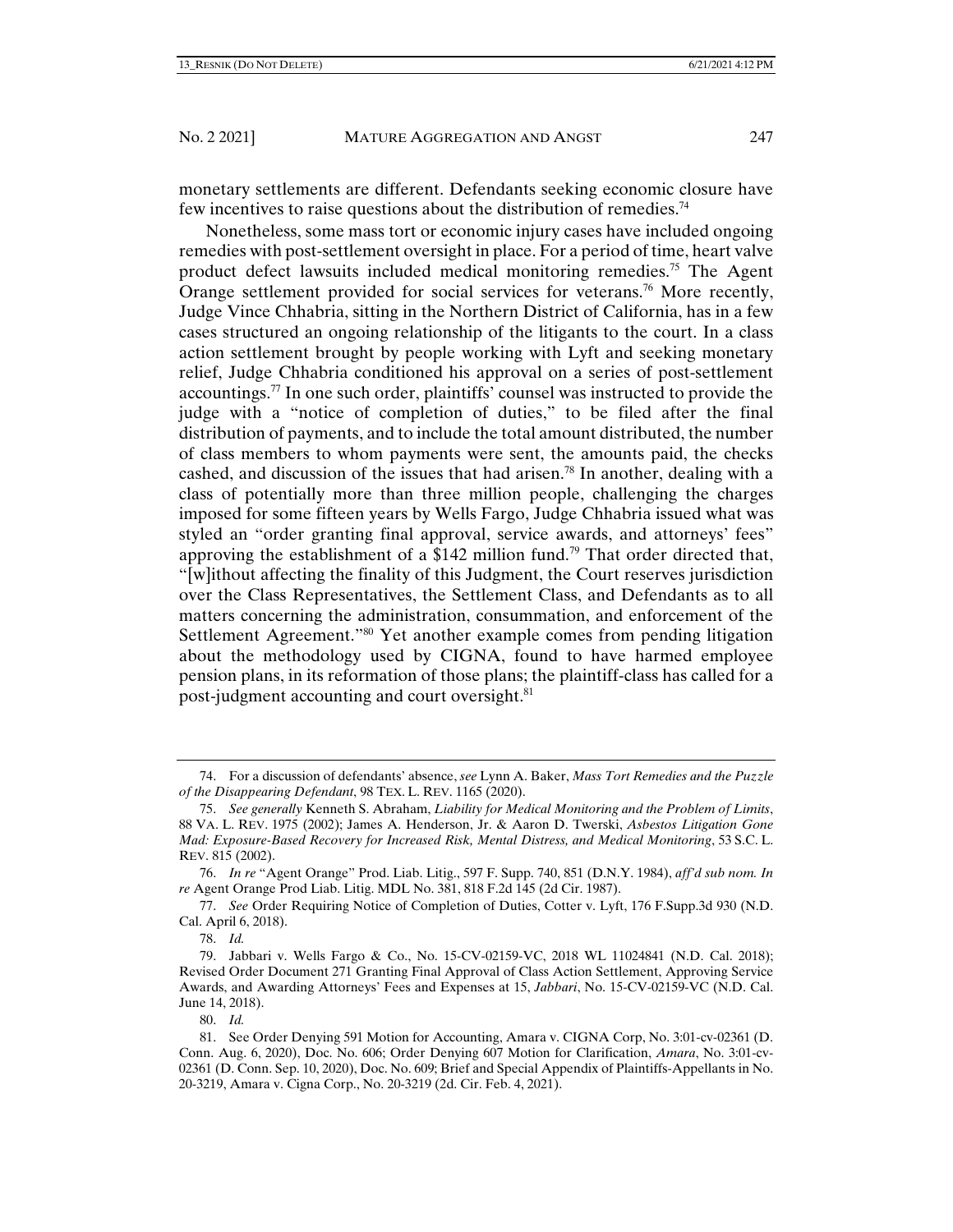In short, this third phase exists in some cases, and it needs to be institutionalized and regularized through rules that organize roles for the parties, the lawyers, and the judges. To sustain lawyers' involvement during this third phase entails shaping new incentives; to do so, judges are needed to oversee what Sam Issacharoff has called the "equitable administration of justice."<sup>82</sup> For example, in some aggregations, a leadership team (the Plaintiff Steering Committee or other such appellations for these ad hoc law firms) is one part of a larger configuration, including individually-retained plaintiffs' attorneys filing the cases initially (IRPAs, as Denny Curtis, Deborah Hensler, and I once called them).<sup>83</sup> When IRPAs are involved and if individualized work is needed,  $84$ structured fee awards could link payments to IRPAs for client-centered work during this third phase when lawyers need to help clients receive relief within a settlement structure.<sup>85</sup> As I also noted, evidence of defendants' involvement in implementation in such cases is scarce. Indeed, defense lawyers often become invisible post-settlement. Yet implementation ought not be solely the province of plaintiffs' lawyers. Courts can fashion obligations for defendants to cooperate and, when possible, lower transaction costs of remedies. Approval of agreements could require joint work and post-settlement accountings from all lawyers of their efforts to implement remedies.

#### IV

# GENERATING ONGOING RELATIONSHIPS AMONG LITIGANTS AND COURTS: A HOMAGE TO FRANCIS MCGOVERN

Return then to fishing in the Great Lakes, the 1980s and the decades thereafter. The 1985 *Michigan* consent agreement had a series of implementation provisions, and the 2000 successor agreement had yet more. With all the committees and structures, the parties nonetheless returned frequently to court. Rather than bemoan those interactions, they ought to be appreciated as exemplary of complex remedies for hard problems. Once an agreement has been reached, the parties and the courts should expect that implementation would generate new information and with it, that more disagreement can emerge. And,

 <sup>82.</sup> Samuel Issacharoff, *Rule 23 and the Triumph of Experience*, 84 LAW & CONTEMP. PROBS., No. 2, 2021, at 161, 182.

 <sup>83.</sup> Judith Resnik, Dennis E. Curtis & Deborah R. Hensler, *Individuals Within the Aggregate: Relationships, Representation, and Fees*, 71 N.Y.U. L. REV. 296, 300 (1996); *see, e.g.*, *In re* Nineteen Appeals Arising Out of the San Juan Dupont Plaza Hotel Fire Litig.*,* 982 F.2d 603, 605 (1st Cir. 1992); *In re* Thirteen Appeals Arising Out of the San Juan Dupont Plaza Hotel Fire Litig.*,* 56 F.3d 295, 300 (1st Cir. 1995).

 <sup>84.</sup> *See* Order Denying Non-Class Counsel's Motions for Attorneys' Fees, *In re* Volkswagen "Clean Diesel" Mktg., Sales Practices, & Prod. Liab. Litig., MDL No. 2672 CRB (JSC), 2017 WL 1474312, at \*1 (N.D. Cal. Apr. 24, 2017). Judge Charles Breyer denied "244 motions for attorneys' fees and costs filed by attorneys who did not serve as Class Counsel . . . [b]ecause Volkswagen did not agree to pay these fees and costs as part of the Settlement, and because Non-Class Counsel have not offered evidence that their services benefited the *class*, as opposed to their individual clients." *Id*. Such lawyers could, of course, recoup fees from individual clients with whom they had retainers. *Id*.

 <sup>85.</sup> *See* Baker and Herman, *supra* note 37.